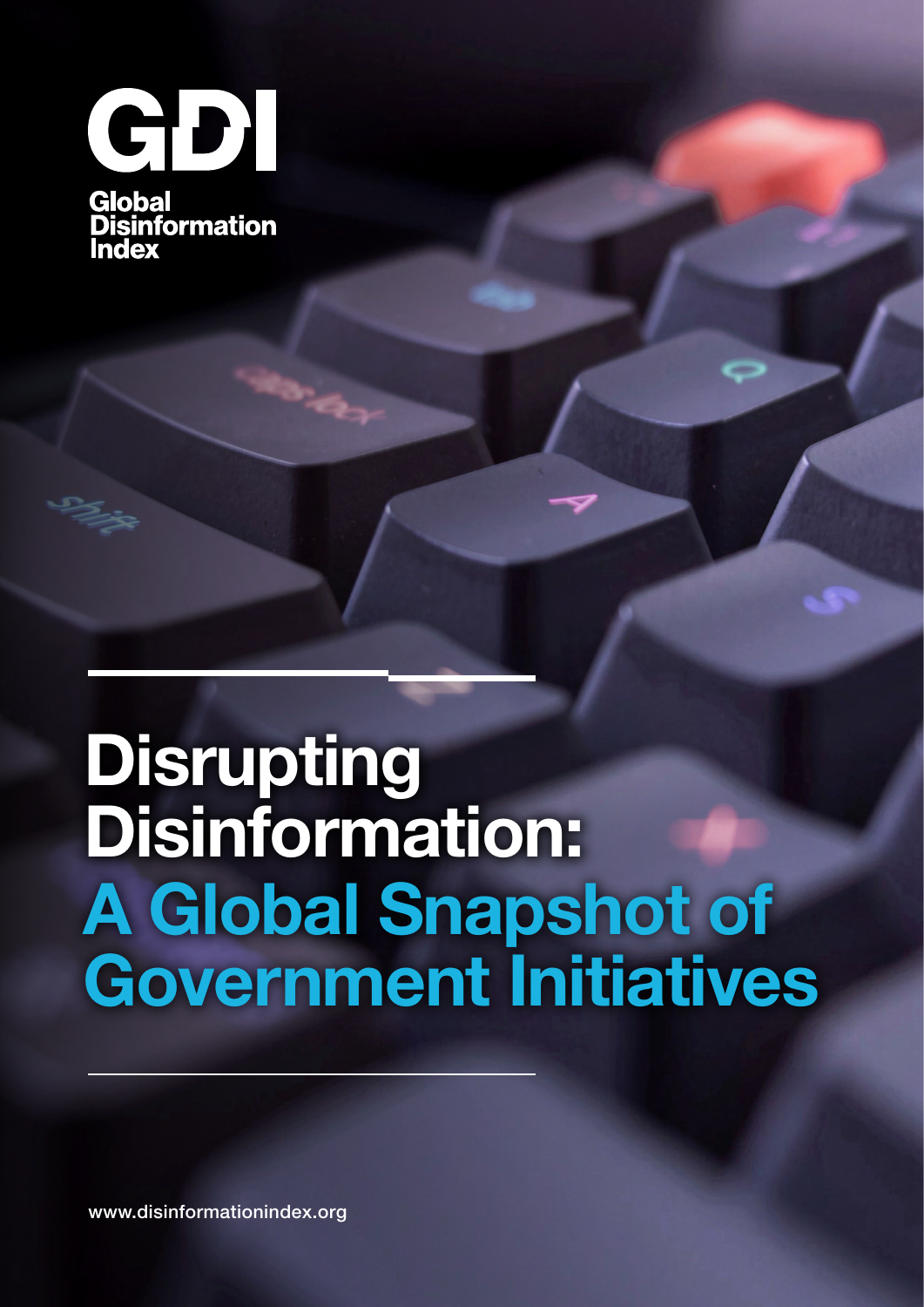Authors: Craig Fagan and Aaron Sugarman

Design: [www.designbythink.co.za](https://www.designbythink.co.za)

The Global Disinformation Index is a not-for-profit organisation that operates on the three principles of neutrality, independence and transparency. Our vision is a world free from disinformation and its harms. Our mission is to catalyse industry and government to defund disinformation. We provide disinformation risk ratings of the world's news media sites. For more information, visit [www.disinformationindex.org.](https://disinformationindex.org/)



 $\bigcirc$ September 2021. Published under a Creative Commons License (CC BY-NC-SA 4.0)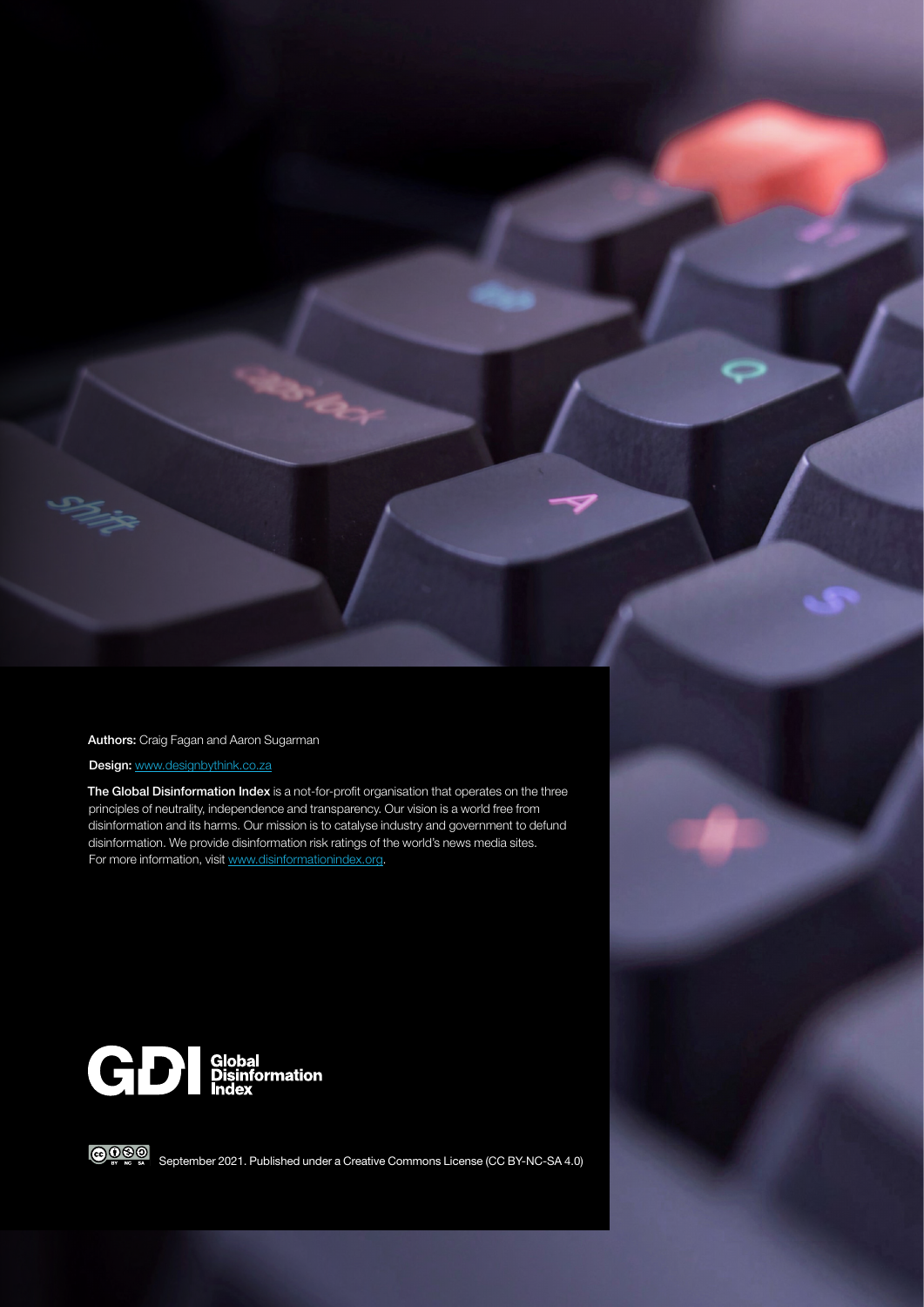## Table of contents

| <b>Section 1: Introduction</b> | 4              |
|--------------------------------|----------------|
| <b>Section 2: Findings</b>     | 5              |
| Electoral disinformation       | 6              |
| Hate speech disinformation     | $\overline{7}$ |
| Ad-funded disinformation       | 8              |
| Interagency task force         | 8              |
| Non-compliance sanctions       | 9              |
| <b>Section 3: Conclusion</b>   | 11             |
| <b>Annex:</b> Country profiles | 12             |
| Argentina                      | 12             |
| Australia                      | 13             |
| <b>Brazil</b>                  | 14             |
| Canada                         | 15             |
| France                         | 16             |
| Germany                        | 16             |
| India                          | 17             |
| Italy                          | 18             |
| South Africa                   | 19             |
| Spain                          | 20             |
| United Kingdom                 | 21             |
| <b>United States</b>           | 21             |
| European Union                 | 22             |
| <b>Endnotes</b>                | 24             |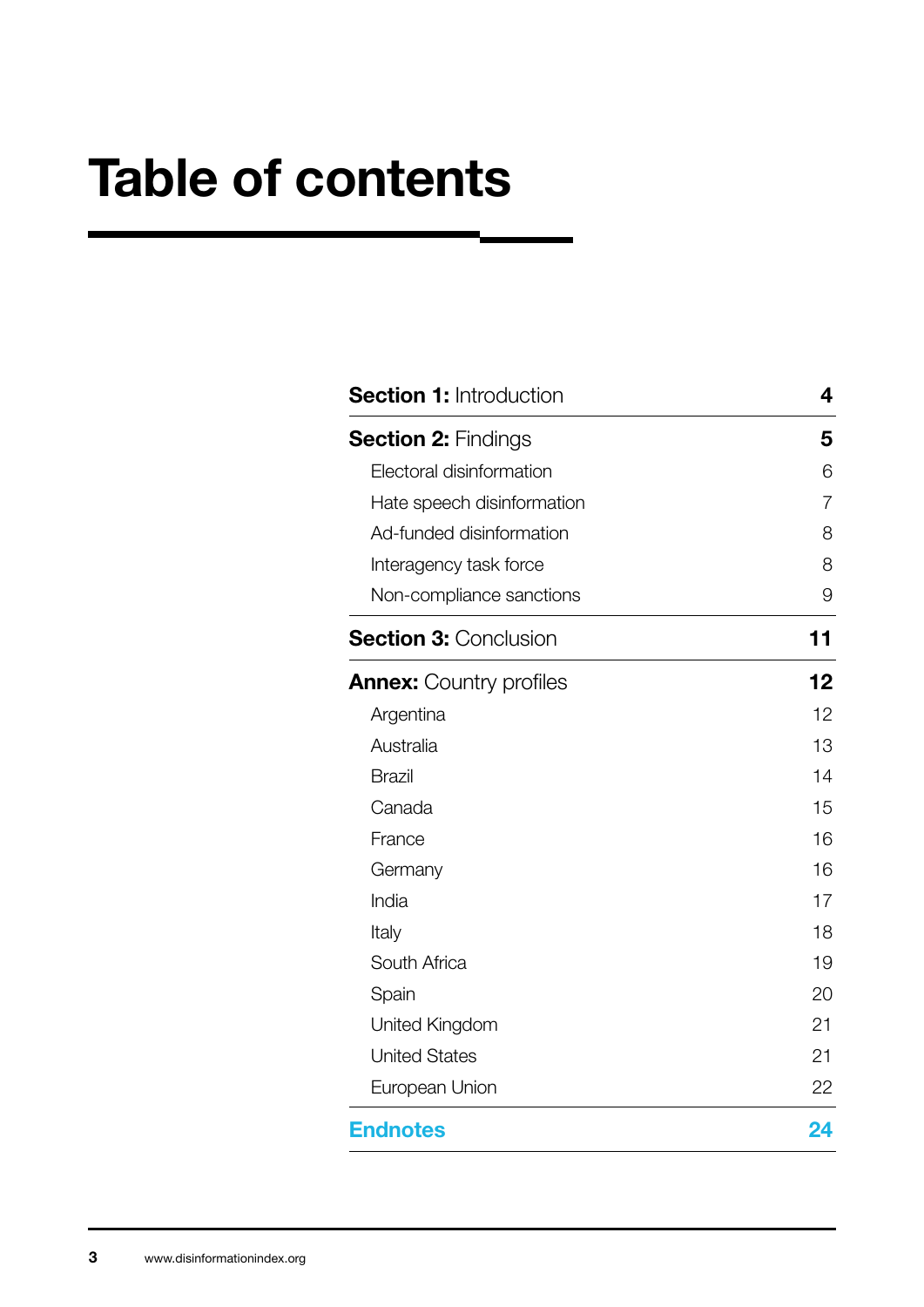## Section 1: Introduction

Disinformation is a global problem not contained by borders. The online ecosystem that encourages and financially rewards the creation of harmful content is a worldwide phenomenon.

#### Different countries have taken varied approaches to address the problem of disinformation, but few have taken an [approach](https://disinformationindex.org/wp-content/uploads/2019/05/GDI_Report_Screen_AW2.pdf) to cut the funding sources of peddlers of disinformation.

By briefly examining the current legislation of 12 countries, GDI has found that disinformation is gaining more policy attention. But there are significant gaps in the approaches of these governments that need to be addressed.

The 12 countries included in the scope of this study are: Argentina, Australia, Brazil, Canada, France, Germany, India, Italy, South Africa, Spain, the United Kingdom and the United States. GDI also provides an analysis of policy efforts by the European Union (EU), of which four countries in the study are members.

As GDI has argued,<sup>1</sup> regulating disinformation does not need to be a trade-off with ensuring freedom of expression or providing freedom of information. People have a right to say what they want as allowed under law, but not to profit from or amplify what they say. Unfortunately, GDI's findings from the policy mapping in this study show that current regulatory efforts in the 12 countries do not adequately address the financial incentives or amplification of disinformation.

This study notes that:

- Every country in the sample, except South Africa, has created an official policy that focuses on fighting election-related disinformation, although these are usually limited to the electoral cycle.
- Ten of the 12 countries have restrictions against hate speech, including some new proposed initiatives in Canada and the UK.
- Over half of the countries have set up an interagency disinformation task force, although the remits and focus of the respective task forces vary.
- Three-fourths of the countries in our sample have some type of penalty – monetary or otherwise – for infractions related to spreading disinformation.
- No country has adopted regulations to demonetise disinformation, although one country (Australia) has a voluntary code of practice that includes such regulations.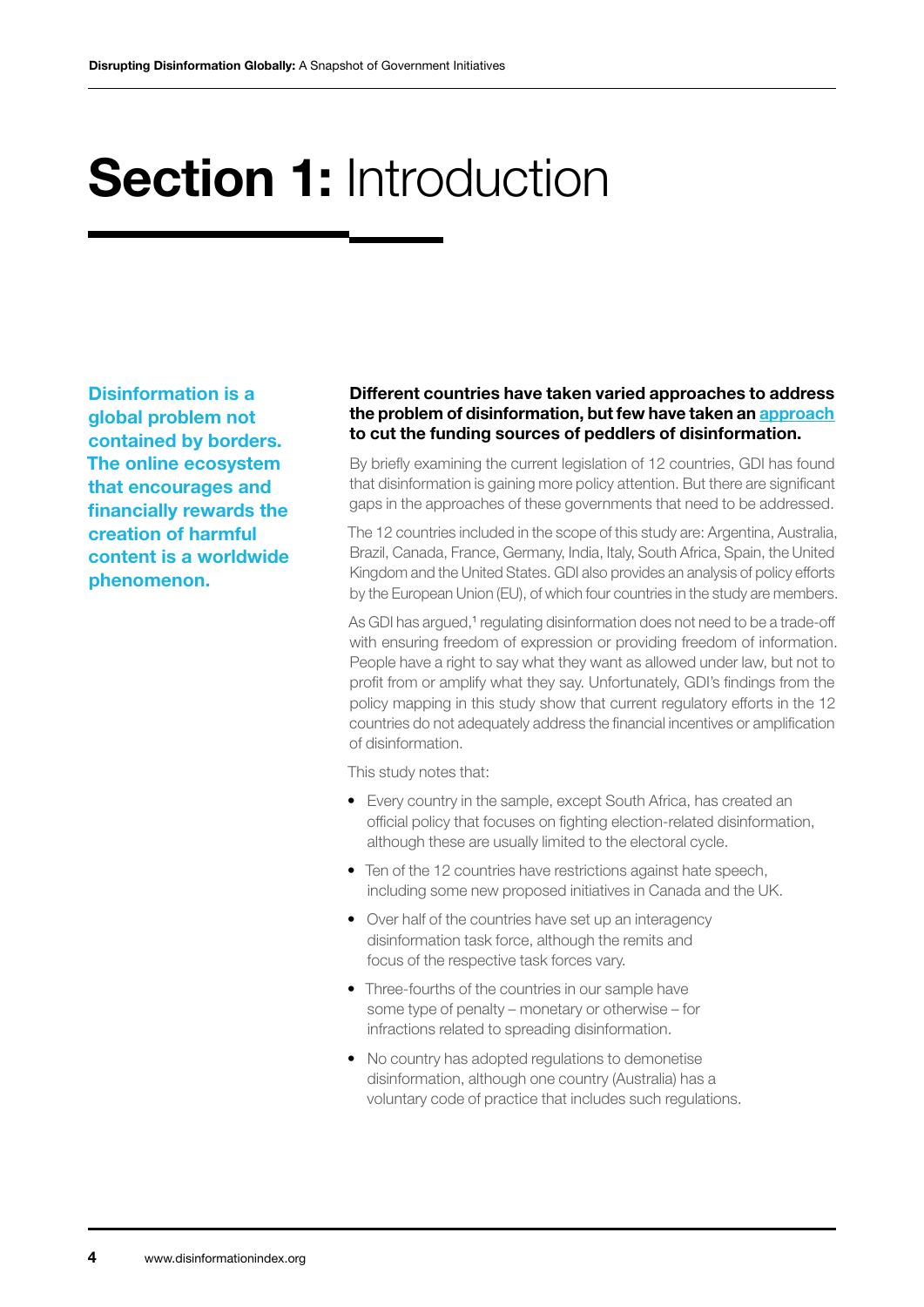Disinformation will continue to be funded by profits from online advertising until governments join together to [remove the financial incentives](https://disinformationindex.org/wp-content/uploads/2019/05/GDI_Report_Screen_AW2.pdf) for peddling harmful content. The aim of this policy briefing is to call attention to this shortfall and the need for a regulatory response, as the European Union is currently proposing (see Box 1).

GDI firmly believes that, to combat disinformation, there should be a common "regulatory floor" that covers online advertising and monetisation platforms. These monetisation channels incentivise the spread of and engagement with content that disinforms. A common regulatory floor would set the minimum regulatory obligations for online advertising and monetisation platforms, including for reporting, impact metrics and penalties or sanctions. Such a comprehensive approach is the best policy solution to ensure a coordinated, inter-jurisdictional response to demonetise disinformation.

## **Section 2: Findings**

Over the past six months, GDI has assessed 12 countries across all regions to determine the nature and extent of current initiatives being pursued by these governments to curb disinformation (see Table 1). These countries were selected based on their previous challenges with disinformation and GDI's past risk assessments of their media markets.2 These countries also represent a good cross-regional sample of large, established and growing digital media environments. It is a sample of countries that represents nearly 1.7 billion internet users,<sup>3</sup> including three of the top five countries with the most internet users.4

To assess each country, GDI decided to focus on policy actions in five areas:

- 1. Electoral disinformation
- 2. Hate speech disinformation
- 3. Ad-funded disinformation
- 4. Interagency task force
- **5.** Non-compliance sanctions

The findings from this assessment are found in Table 1 and also Annex 1 to the report (which provides a standardised overview of each country).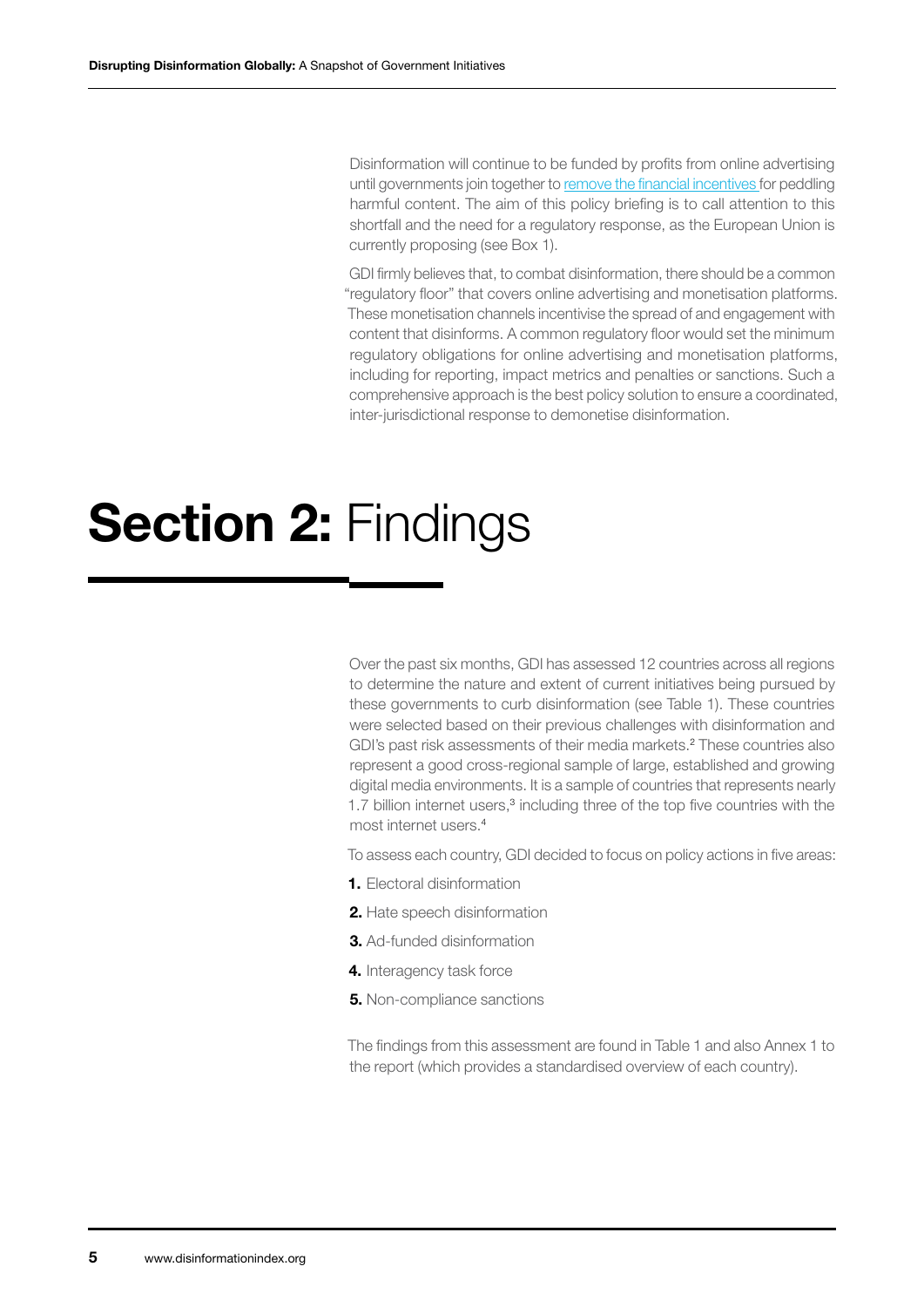| <b>Country</b>        | <b>Elections</b>          | <b>Hate speech</b>        | <b>Advertising</b>        | <b>Interagency</b><br>task force | Non-<br>compliance<br><b>sanctions</b> |
|-----------------------|---------------------------|---------------------------|---------------------------|----------------------------------|----------------------------------------|
|                       |                           | $\boldsymbol{\mathsf{x}}$ | $\boldsymbol{\mathsf{x}}$ |                                  | $\boldsymbol{\mathsf{x}}$              |
| <b>Argentina</b>      | $\checkmark$              |                           |                           | $\boldsymbol{\times}$            |                                        |
| <b>Australia</b>      | $\checkmark$              | $\checkmark$              | $\checkmark$              | $\checkmark$                     | $\checkmark$                           |
| <b>Brazil</b>         | $\checkmark$              | $\checkmark$              | $\boldsymbol{\mathsf{x}}$ | $\checkmark$                     | $\boldsymbol{\mathsf{x}}$              |
| Canada                | $\checkmark$              | $\checkmark$              | $\boldsymbol{\mathsf{x}}$ | $\checkmark$                     | $\checkmark$                           |
| <b>France</b>         | $\checkmark$              | $\checkmark$              | $\boldsymbol{\mathsf{x}}$ | $\mathsf{X}^{\star}$             | $\checkmark$                           |
| Germany               | $\checkmark$              | $\checkmark$              | $\boldsymbol{\mathsf{x}}$ | $X^*$                            | $\checkmark$                           |
| India                 | $\checkmark$              | $\checkmark$              | $\boldsymbol{\mathsf{x}}$ | $\boldsymbol{\mathsf{x}}$        | $\checkmark$                           |
| <b>Italy</b>          | $\checkmark$              | $\checkmark$              | $\overline{\mathbf{x}}$   | $\mathbf{X}^{\star}$             | $\checkmark$                           |
| <b>South Africa</b>   | $\boldsymbol{\mathsf{x}}$ | $\checkmark$              | $\boldsymbol{\mathsf{x}}$ | $\checkmark$                     | $\checkmark$                           |
| <b>Spain</b>          | $\checkmark$              | $\checkmark$              | $\boldsymbol{\mathsf{x}}$ | $\checkmark$                     | $\boldsymbol{\mathsf{x}}$              |
| <b>United Kingdom</b> | $\checkmark$              | $\checkmark$              | $\boldsymbol{\mathsf{x}}$ | $\checkmark$                     | $\checkmark$                           |
| <b>United States</b>  | $\checkmark$              | $\boldsymbol{\mathsf{x}}$ | $\boldsymbol{\mathsf{x}}$ | $\checkmark$                     | $\boldsymbol{\mathsf{x}}$              |

#### Table 1. Current government policies to combat disinformation: coverage areas

*\*Note: While Germany, France and Italy do not have an individual disinformation task force for their respective countries, there is an EU-wide disinformation task force.5*

> The following findings were compiled from a review of these metrics across all the countries in the sample. For each country, the institutions, legislation and policy gaps were reviewed as part of assessing these five areas. All findings are based on a desk review of existing research and analysis of the regulatory and policy frameworks in place in each country. These are referenced where relevant under each country section (see the Annex). In addition, GDI engaged with local experts in each country to ensure that this overview correctly represents the current state of play of country-level policy actions.6

> GDI considers this cross-country analysis a useful contribution to efforts to combat disinformation. While doing this analysis, GDI did not find any recently completed policy comparisons similar to what is provided here. GDI hopes that this succinct analysis helps to further more cross-comparison work in this area.

## Electoral disinformation

Through this review, GDI noted the existence in nearly all 12 countries of policies to address disinformation in an electoral cycle, including prior to, during and after elections. We found that in all countries, except South Africa,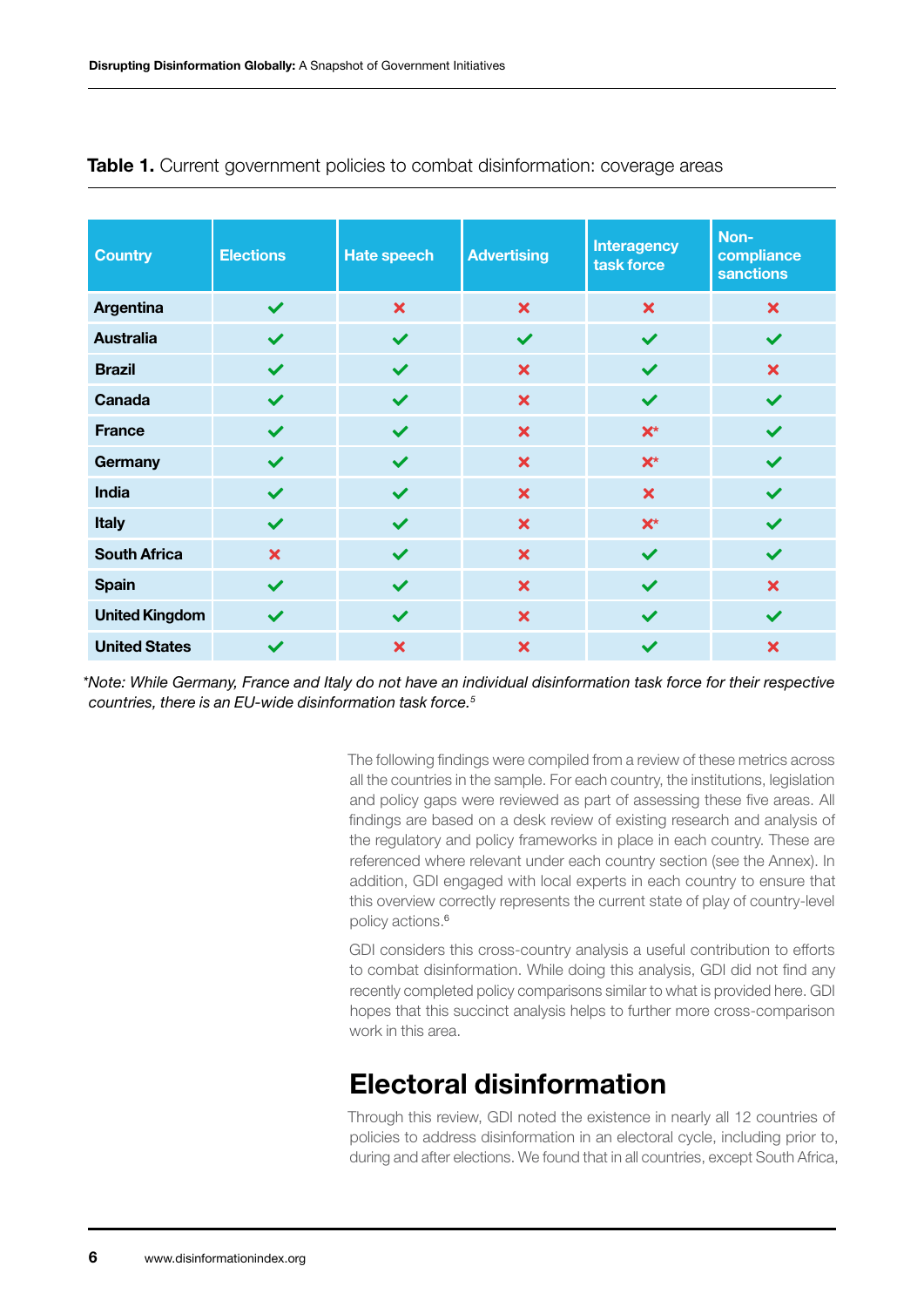there is some form of voluntary or mandatory regulation, particularly as a set of ad hoc measures targeted at a specific election or only in operation during electoral cycles.

These measures are largely instituted to protect the integrity of electoral processes and democratic institutions. Italy, for example, proposed [a new](http://www.senato.it/japp/bgt/showdoc/17/DDLPRES/0/1006504/index.html?part=ddlpres_ddlpres1)  [bill](http://www.senato.it/japp/bgt/showdoc/17/DDLPRES/0/1006504/index.html?part=ddlpres_ddlpres1) in 2017 that aimed to establish rules for digital platforms to combat "false news" aimed at electoral interference (the bill has not been passed). In Spain, prior to its 2019 general elections, a highly controversia[l Royal Decree-Law](https://edri.org/our-work/spain-new-law-threatens-internet-freedoms/)  [14/2019](https://edri.org/our-work/spain-new-law-threatens-internet-freedoms/) was published to [expand government control](https://edri.org/our-work/spain-new-law-threatens-internet-freedoms/) of the internet and electronic communications, including during elections.

Overall, only three of the countries (France, [India](https://www.npr.org/2021/06/10/1004387255/india-and-tech-companies-clash-over-censorship-privacy-and-digital-colonialism?t=1624638438211) and Spain) have passed specific anti-disinformation legislation, which also covers elections. These initiatives are often called "fake news laws", which are intended to protect electoral processes from "false" information about the process, candidates and/or parties. Brazil is currently tabling such a measure. However, in cases where the rule of law and checks and balances may not be strong, there is a risk that these regulations could be misused to actually undermine democratic processes, limit freedom of expression and suppress opposition parties and voices challenging the current government during an election.

## Hate speech disinformation

GDI assessed whether hate speech is regulated in a country in order to understand whether disinformation – which is increasingly being classified as "lawful but awful" – is addressed indirectly or directly by such legislation. Hate speech is relevant given its extensive overlap with disinformation narratives and the harm that both of these produce, both online and offline.

Different countries in our sample have taken different approaches to hate speech regulation, which in some cases does not include disinformation. In Germany, for example, [hate speech is illegal a](https://www.bbc.com/news/technology-42510868)nd is regulated online. While these measures are not explicitly formulated to combat disinformation, it is indirectly covered. In the UK, [the Online Safety Bill](https://assets.publishing.service.gov.uk/government/uploads/system/uploads/attachment_data/file/985033/Draft_Online_Safety_Bill_Bookmarked.pdf), which has been presented as a draft to Parliament, is intended to regulate illegal and harmful but lawful content online, including disinformation. Canada has just introduced measures to modify existing [legislation](https://www.newswire.ca/news-releases/government-of-canada-takes-action-to-protect-canadians-against-hate-speech-and-hate-crimes-887560092.html) to combat online hate speech, but not as part of tackling disinformation. In the US, there are current efforts in Congress to reform Section 230 of the Communications Decency Act (1996), which shields online platforms from civil liability for third-party content published on their service, such as hate speech or disinformation.<sup>7</sup> Yet in France, attempts to [regulate online hate speech](https://www.assemblee-nationale.fr/dyn/actualites-accueil-hub/ppl-visant-a-lutter-contre-les-contenus-haineux-sur-internet-adoption-en-lecture-definitive) have been largely struck down in the courts.<sup>8</sup> In Italy, [criticism](https://www.valigiablu.it/odio-disinformazione-anonimato/) and media coverage of a move to regulate online hate speech resulted in the legislation never being formally [presented.](https://freedomhouse.org/country/italy/freedom-net/2020)

While hate speech regulation can help to address disinformation, there is a risk that this legislation is still too limited in scope to deal with the crossplatform nature of disinformation without having consequences for freedom of expression and free access to information.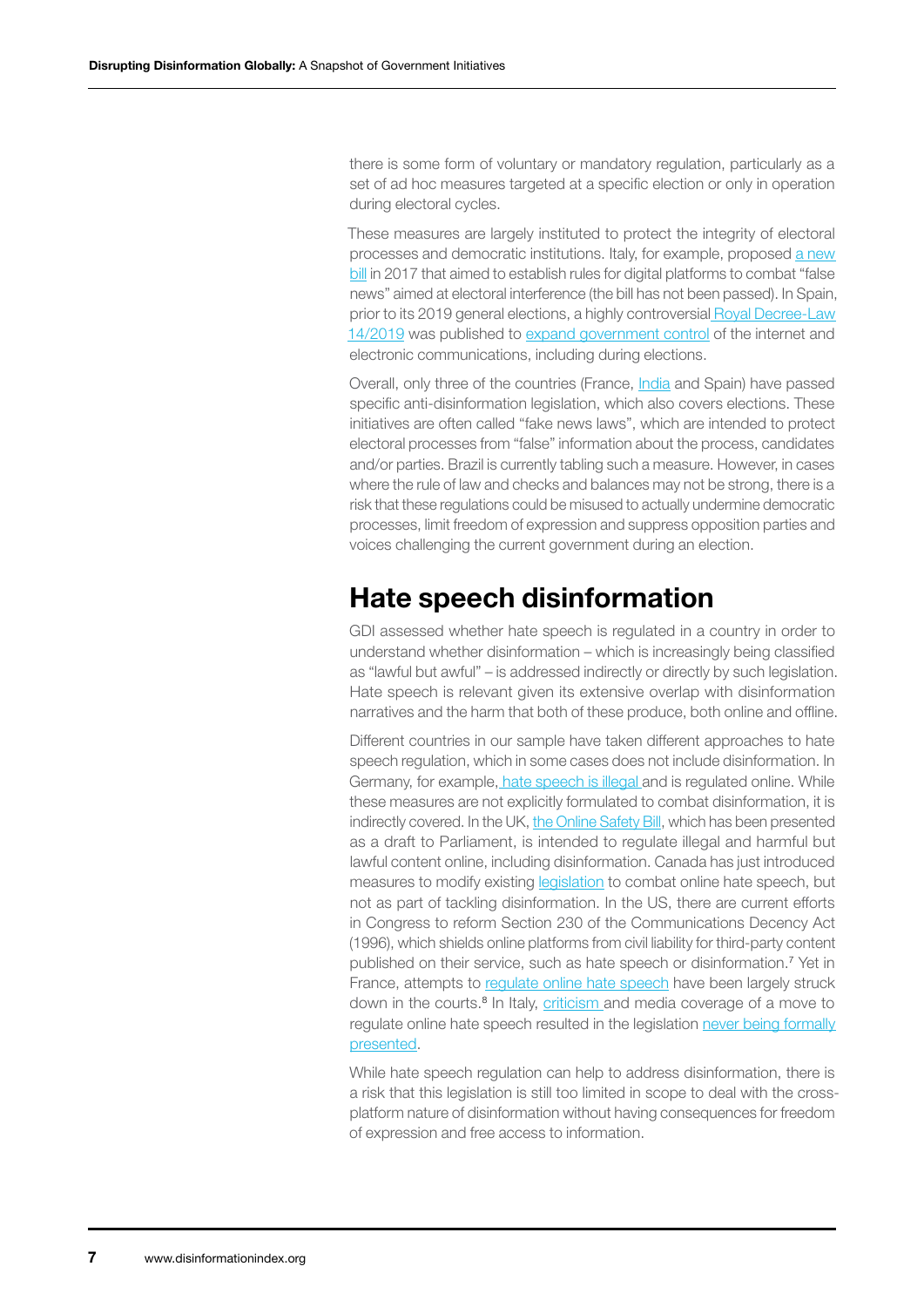### Ad-funded disinformation

GDI examined whether existing government policies address the financial incentives of disinformation, including online advertising. Advertising on disinformation sites results in harmful content generating revenue. Content that triggers a strong emotional reaction tends to get the most clicks – and earns more advertising revenue. GDI conservatively estimates that [a](https://disinformationindex.org/wp-content/uploads/2019/09/GDI_Ad-tech_Report_Screen_AW16.pdf)  [quarter billion dollars'](https://disinformationindex.org/wp-content/uploads/2019/09/GDI_Ad-tech_Report_Screen_AW16.pdf) worth of advertising globally goes to sites flagged as disseminating disinformation.

Despite this challenge, no country currently has specific regulations aimed at curtailing the funding streams that act as financial incentives for producing and publishing disinformation. The overall lack of this regulatory coverage across the sample of countries will continue to leave open a back door and provide a monetary incentive for disinformation actors to create, spread and monetise disinformation. No country has yet attempted to regulate online advertising (although there are some proposed bills in the US that, if approved, would do that).9

Only one of the countries in this study has some form of limited voluntary policy to tackle ad-funded disinformation: Australia. The Australian government worked with the local digital industry body to develop and adopt a [Code of](https://digi.org.au/disinformation-code/)  [Practice on Disinformation and Misinformation](https://digi.org.au/disinformation-code/). The code was launched in late February 2021.<sup>10</sup>

The general lack of policies to defund disinformation could change, however, with the updating of the **EU Code of Practice**. This code will require relevant signatories to improve their advertising and ad-placement systems to defund disinformation across the region (including four of the countries covered by this study).

## Interagency task force

GDI looked into how governments were tackling the cross-sectoral nature of disinformation through ad hoc, interagency committees that work across government institutions and bodies. Task forces of this nature can help governments to leverage an array of inter-institutional expertise and approaches needed to effectively design, develop and deliver policies aimed at disrupting disinformation.

Many of the task forces that we studied had a specific focus on elections and combating foreign interference. The Canadian government, for example, [created a task force](https://www.ctvnews.ca/politics/feds-unveil-plan-to-tackle-fake-news-interference-in-2019-election-1.4274273) composed of 12 government bodies to secure the integrity of the 2019 Canadian elections and which will be put into service for all future elections.<sup>11</sup> In the US, the [Global Engagement Center](https://2009-2017.state.gov/r/gec//index.htm) (GEC), housed under the US State Department, was created in 2017 by the National Defense Authorization Act. The GEC is tasked with coordinating interagency efforts to counter foreign propaganda and disinformation (and more recently with [investigating COVID-19 disinformation\)](https://www.state.gov/briefing-with-special-envoy-lea-gabrielle-global-engagement-center-on-disinformation-and-propaganda-related-to-covid-19/).

Still, the interagency task force model to combat disinformation is not in place in all countries in this study, including Argentina, France, Germany, India, and Italy. The German government, for example, has a cross-government task [force](https://dserver.bundestag.de/btd/19/124/1912489.pdf) on hybrid threats (including disinformation) but not a specific task force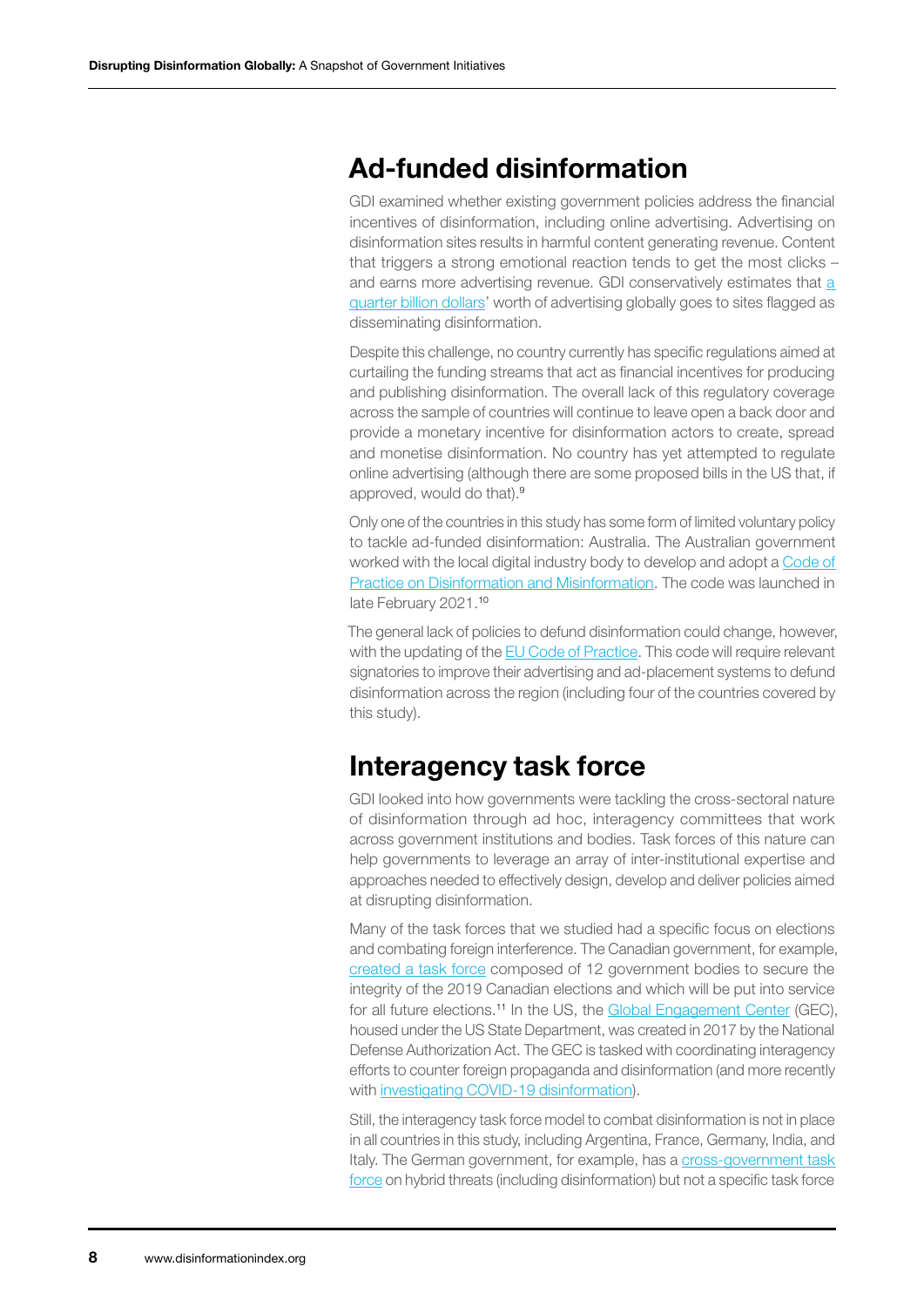to combat disinformation as a hybrid threat (which is how the GEC is set up in the US).12 In Argentina and India, there are no institutions or task forces that are set up to work on disinformation across government institutions (outside of the regulators who look at the tech sector for compliance issues).

### Non-compliance sanctions

GDI assessed whether and how sanctions were being used by the countries in the study as an accountability mechanism to enforce their anti-disinformation measures (whether voluntary or legally binding).

Voluntary frameworks, such as the codes of conduct adopted in Australia and South Africa (and the EU), are fairly new and have only recently been assessed by regulators. When it comes to enforcing legally binding regulations, the countries in this study tend to devolve enforcement to their ministries of justice, their telecommunications regulators and/or their competition regulators. In a few cases, the press bodies also have the ability to issue sanctions against members, such as in Germany and the UK.<sup>13</sup>

In terms of country examples, Germany has tasked [the German Federal Office](https://perma.cc/NLL2-TRBA)  [of Justice](https://perma.cc/NLL2-TRBA) with levying fines for the violation of laws related to disinformation, including platform obligations under the [Network Enforcement Act](https://www.loc.gov/law/help/social-media-disinformation/germany.php) (NetzDG). Similar to Germany, many other countries in this study use their penal code to enforce sanctions. [Argentina's Penal Code o](https://perma.cc/UKU8-JL7N)utlines crimes against the public order and of publicly inciting collective violence, which are punishable by imprisonment and/or fines if the actions are intentional. France's Penal Code has [similar language and sanctions](https://www.legifrance.gouv.fr/loda/id/JORFTEXT000000877119/1999-09-01/), in the form of fines, for defamation and "false news" (when it is done in bad faith). [Brazil's Penal Code](https://perma.cc/3J8J-HHQS) punishes people who falsely accuse others, whereas *Italy's Penal Code also addresses* defamation and imposes fines on those who publish or disseminate "false, exaggerated or tendentious news which is likely to disturb public order". South Africa has imposed temporary measures due to the COVID-19 pandemic. These measures [criminalise fake news](https://www.article19.org/resources/prohibitions-of-false-covid-information-must-be-amended/) about COVID-19, and worryingly to some organisations, also [forbid criticism](https://www.article19.org/resources/prohibitions-of-false-covid-information-must-be-amended/) of the government's response to the pandemic.

In terms of regulators, it is expected that once the Online Safety Bill in the UK is adopted, it will be enforced by the Office of Communications (OFCOM), the UK's regulatory body for the broadcasting, telecommunications and postal industries, to fine companies that fail in their new "duty of care".<sup>14</sup> In the US, the Federal Communications Commission (FCC) [prohibits broadcasting](https://www.fcc.gov/consumers/guides/broadcasting-false-information)  [false information](https://www.fcc.gov/consumers/guides/broadcasting-false-information) that could cause significant public harm. It may act on [complaints](https://www.fcc.gov/consumers/guides/broadcasting-false-information), through sanctions and fines, if broadcasters intentionally distort the news. In France, the country's main broadcasting regulatory agency, the Conseil supérieur de l'audiovisuel (CSA) is [responsible for investigating](https://www.legifrance.gouv.fr/loda/id/JORFTEXT000037847559/) French disinformation and enforcing platform transparency measures.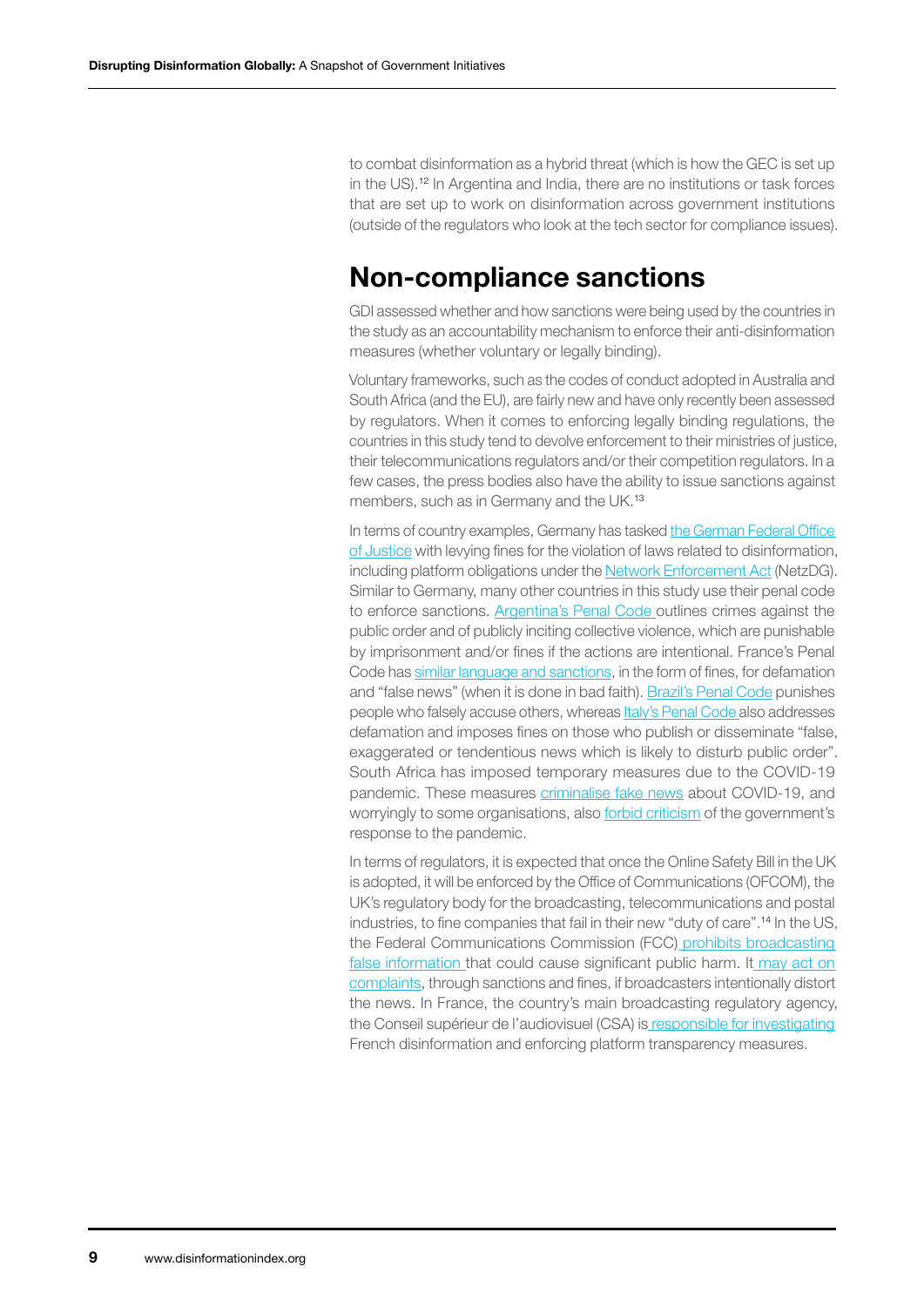#### **BOX 1.** The European Union: efforts to combat disinformation

At present, three key regulatory initiatives have been proposed to combat disinformation across the European Union: the Digital Services Act (DSA), the Digital Markets Act (DMA) and the EU Code of Practice on Disinformation, a voluntary regulation.

- The [goal of the Digital Services Act](https://digital-strategy.ec.europa.eu/en/policies/digital-services-act-package) is to create a safer digital space in which the fundamental rights of all users of digital services are protected and to promote innovation within the EU and globally. When passed, this Act will issue a common set of regulations for intermediaries within a single market.
- The sister legislation to the DSA is the Digital [Markets Act.](https://ec.europa.eu/info/strategy/priorities-2019-2024/europe-fit-digital-age/digital-markets-act-ensuring-fair-and-open-digital-markets_en) The DMA will require new transparency obligations and a regulatory framework for ad tech and other online monetisation companies operating within the EU. If approved, online advertising platforms and services, for example, will be required to provide information related to their advertisers and publishers, including pricing.
- [The EU Code of Practice](https://digital-strategy.ec.europa.eu/en/policies/code-practice-disinformation) is a "soft" law mechanism that encourages<sup>15</sup> signatories to include requirements to address the monetary incentives of disinformation. The EU code is similar in scope to the Australian one and has some common language when discussing issues related to disinformation. However, the EU code is administered by the European Commission and not by a trade body.

In addition to these three initiatives, the [EU](https://ec.europa.eu/commission/presscorner/detail/en/ip_20_2250)  [Democracy Action Plan](https://ec.europa.eu/commission/presscorner/detail/en/ip_20_2250) (EDAP) is a non-regulatory framework that outlines areas where regulation is needed to address specific challenges to the democratic systems in the European Union and its member states. Among the areas it covers is the need to counter disinformation (and to disrupt the financial incentives supporting disinformation).

The European Union has taken the lead in proposing policy frameworks and regulations that combat disinformation through a whole-of-industry approach, which also targets removing the financial incentives of disseminating online disinformation.

There are still a few areas where the EU's current legislation could be strengthened. Both the Digital Services Act and the Digital Markets Act are currently under consultation at the European Parliament and with member states. Both Acts will undergo amendments that could strengthen how they address disinformation – or weaken these components of the legislation. The next 12 to 18 months will be critical for better understanding how this regulation will look compared to the current drafts proposed by the European Commission.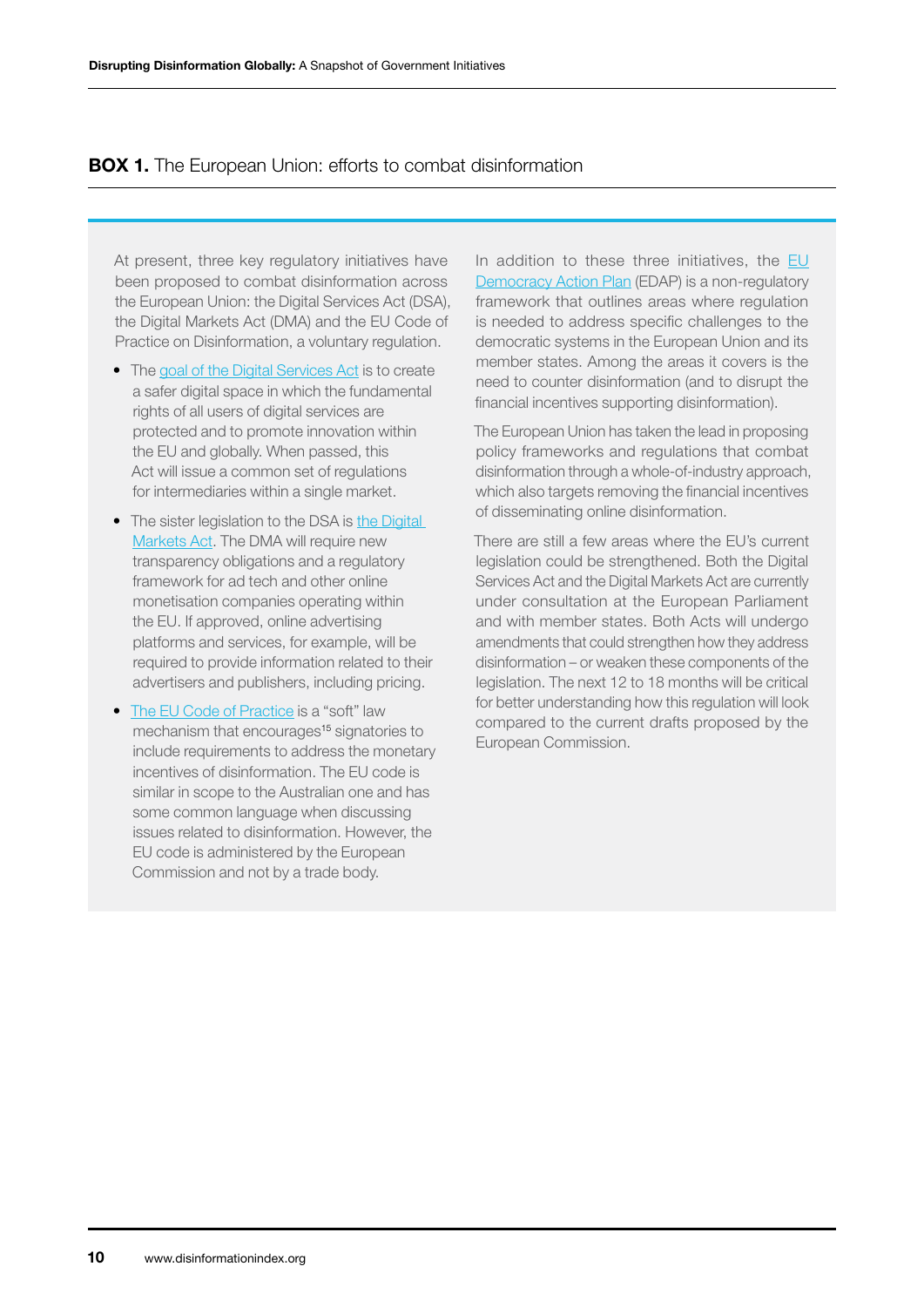## **Section 3: Conclusion**

Governments around the world have all taken different approaches to addressing the growing online and offline harm caused by disinformation. This study is an attempt to compare these approaches in order to learn from other countries' experiences to disrupt and defund disinformation.

One of the key conclusions is that measures to counter disinformation often lack a focus on [the financial incentives](https://disinformationindex.org/wp-content/uploads/2019/05/GDI_Report_Screen_AW2.pdf) that promote and allow the peddling of disinformation. As GDI has argued, it is essential to remove these financial incentives if the disinformation ecosystem is to be disrupted. Current "soft" regulatory measures that address ad-funded disinformation, such as the voluntary code in Australia, are still too nascent to determine whether platform signatories will adequately adopt measures to address the funding of disinformation. If the list of current signatories to the Australian code is any indication, it would seem not to be the case. Key players like Amazon, Stripe, eBay, Etsy, and PayPal are visibly absent among its signatories.

Moreover, sanctions are currently a mixed bag – either too light or too harsh, creating concerns over their effectiveness. Eight of the countries in our sample have some type of penalty against creating disinformation and over half have instituted a disinformation task force.

The issue of how governments institute legal structures and sanctions to combat disinformation signals a broader challenge: the tenuous balance of creating policies that effectively combat disinformation while not infringing on one's right to freedom of expression and information. Policies that tackle the financial incentives encouraging disinformation are able to avoid some of these difficulties because they respect people's freedom of expression while taking aim at how disinformation is algorithmically amplified and/or monetised.

In the midst of the [current infodemic](https://disinformationindex.org/wp-content/uploads/2020/07/GDI_Ad-funded-COVID-19-Disinformation-1.pdf) it is more important now than ever that countries across the globe take common steps to demonetise and disrupt disinformation. This report shows the current lack of a "regulatory floor" and consistent gaps in and among many governments. The GDI hopes that these findings will lead to the establishment of minimum obligations for online advertising and monetisation platforms to defund disinformation – and make the internet a safer place for all.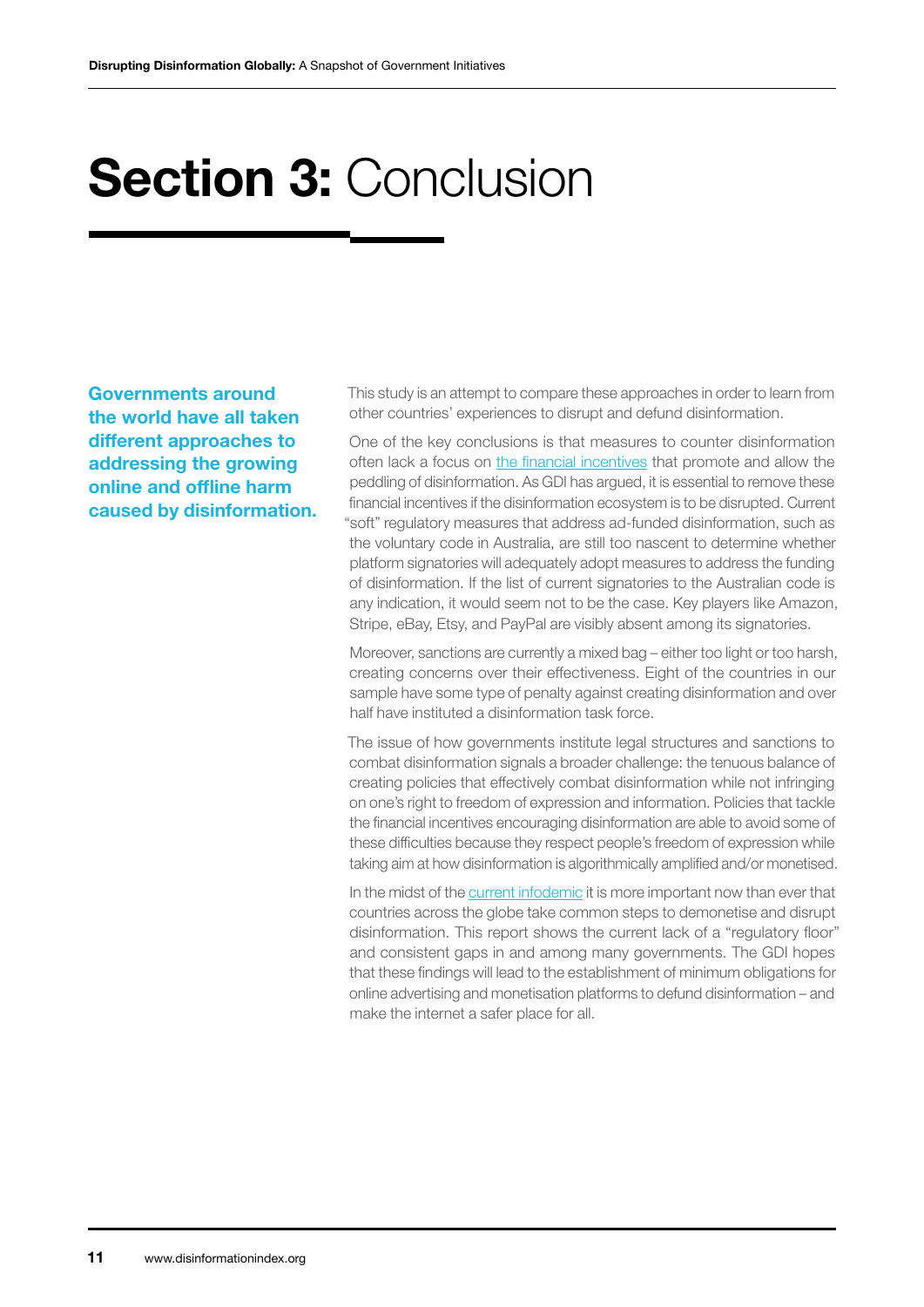## **Annex: Country profiles**

This section provides a brief overview of how different countries are pursuing policies to combat disinformation.

In total, 12 countries are assessed from across all regions: Argentina, Australia, Brazil, Canada, France, Germany, India, Italy, South Africa, Spain, the United Kingdom and the United States. In addition, we include a policy profile of the European Union (which includes four of the countries in our assessment) to highlight the region's current groundbreaking efforts to combat disinformation. Each country analysis outlines current policy efforts undertaken to combat disinformation and identifies areas where coverage gaps exist.

### Argentina

#### **Institutions**

Currently, there are limited government bodies addressing disinformation in the country. The institutions that do exist are related to combating disinformation during elections. The [National Court of Elections in Argentina](https://perma.cc/J9GZ-MCL6) (CNE), for example, works to fight electoral disinformation by engaging with press associations, digital platforms and political parties to protect the accuracy of information they disseminate. The CNE is tasked with circulating [informational campaigns t](https://www.argentina.gob.ar/normativa/nacional/ley-27504-323729/texto)hat digitally educate voters 30 days prior to an election. It also ensures that the identity of individuals purchasing political advertising is made public. Political parties, press associations and digital platforms in Argentina have [signed an agreement o](https://perma.cc/J9GZ-MCL6)n digital ethics with the CNE. This action was motivated by concerns over disinformation on social media before the October 2019 presidential election.

In terms of regulatory authorities, the National Communications Entity (ENACOM) is the [national communications and media regulator.](https://www.cronista.com/apertura-negocio/empresas/Enacom-las-prioridades-conectividad-e-igualar-ventajas-competitivas-20200205-0010.html) Among its duties, ENACOM [publishes an online repository o](https://www.enacom.gob.ar/bloqueo-de-sitios-web_p3286)f websites that have been blocked or reinstated (or both) after judicial court orders, but does not specify the criteria or rules behind decisions. The majority of blocked sites, however, are [related to illegal gambling.](https://freedomhouse.org/country/argentina/freedom-net/2020) ENACOM has also published public statements regarding "fake news", such as [claims related to COVID-19.](https://www.enacom.gob.ar/institucional/comunicado--divulgacion-de-informacion-falsa_n2226)

#### Legislation

There is no legislation on disinformation or online hate speech. Legislation of that nature has been used as a complementary legal framework in some of the other countries in this study. Recent attempts to penalise disinformation have sparked controversy due to th[e incorrect assessment of information](https://freedomhouse.org/country/argentina/freedom-net/2020) as false<sup>16</sup> and criticism that the government is [potentially infringing](https://amnistia.org.ar/wp-content/uploads/delightful-downloads/2020/04/DOC-_AIAR-_PJI-_21042020.pdf) on press freedom.<sup>17</sup>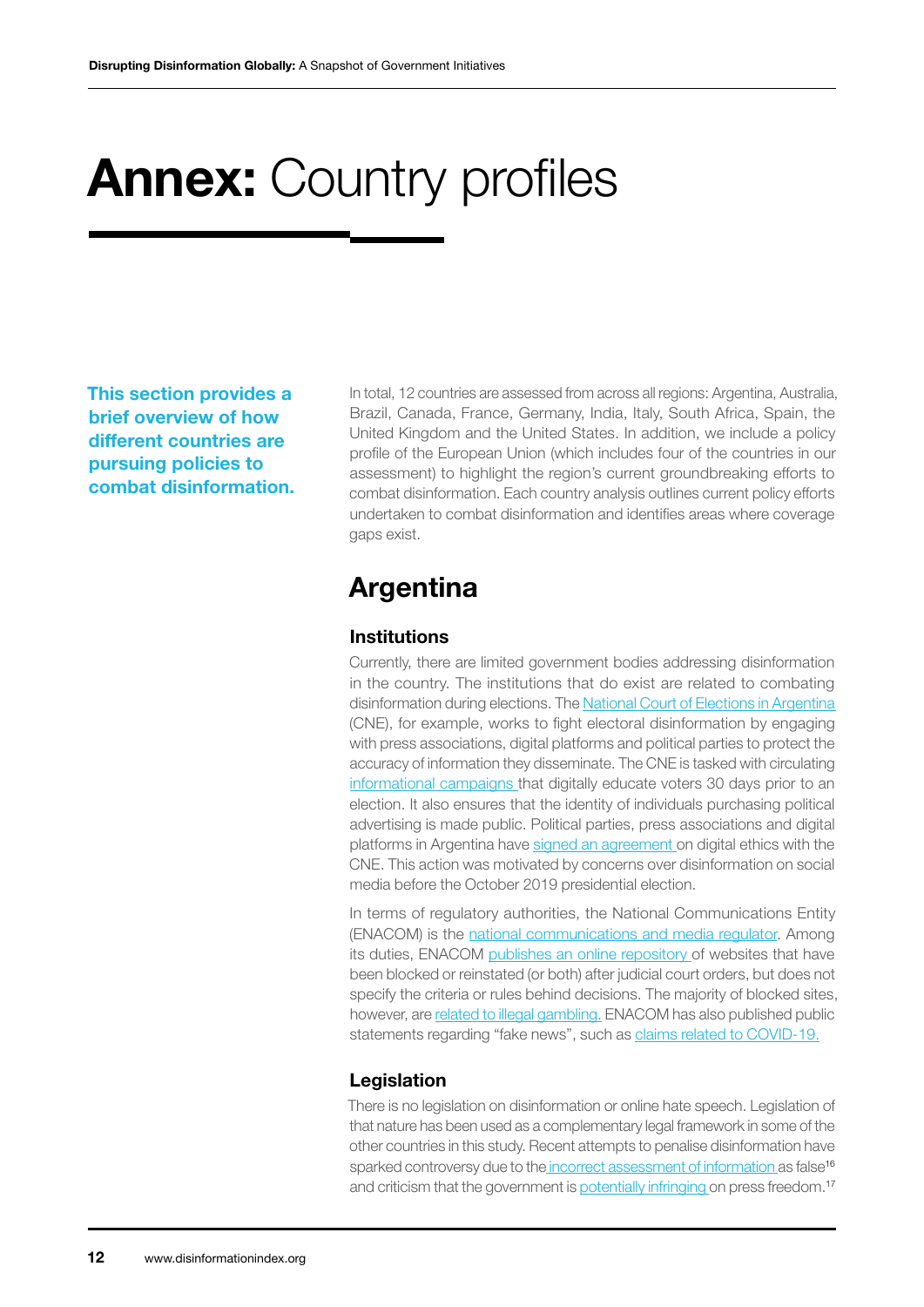The legal frameworks that do exist prioritise freedom of expression and the press, although the country's media has been under pressure in recent years despite these protections. The country's Supreme Court has [determined that restrictions](https://perma.cc/5C6X-67WA) must always be interpreted narrowly. A 2020 court case [reversed the decision](https://www.diariojudicial.com/nota/85455/civil-y-comercial/google-no-borra-informacion-publica.html) to remove sexual abuse allegations against a former public official, citing freedom of expression. The [Argentine](https://perma.cc/UKU8-JL7N)  [Penal Code](https://perma.cc/UKU8-JL7N) outlines crimes against the public order, publicly inciting collective violence, and intentionally disgracing or dishonouring an individual.<sup>18</sup>

#### Policy gaps

Argentina's approach is distinctive in this report because it primarily enacts policies that attempt to educate people about elections and the harm of disinformation through the CNE.19 These efforts, however, are still weak and could be strengthened with further initiatives.<sup>20</sup> Even though media literacy programmes are likely to be beneficial in the long-term, the current Argentine policy lacks some of the platform-regulation measures of other countries included in this report and does not address how funding and amplification mechanisms foster disinformation.21 Similar to the situation in the US (see the US report section), the required regulation would entail a cross-party consensus that has until now proved elusive.

## Australia

#### **Institutions**

Australia has had a [multi-pronged policy response](https://www.aph.gov.au/About_Parliament/Parliamentary_Departments/Parliamentary_Library/pubs/BriefingBook46p/FakeNews) to combating disinformation. Domestic security issues in relation to disinformation are addressed by the Homeland Minister of Australia. This ministry has the responsibility for the country's [internal affairs](https://web.archive.org/web/20170718050420/http://www.pm.gov.au/media/2017-07-18/strong-and-secure-australia) and national security. As such, the Homeland Minister has jurisdiction over combating domestic and foreign disinformation campaigns.

On areas specific to disinformation ahead of and during Australia's elections, an [Electoral Integrity Assurance](https://www.aec.gov.au/elections/electoral-advertising/electoral-integrity.htm)  [Task Force](https://www.aec.gov.au/elections/electoral-advertising/electoral-integrity.htm) was set up in 2018. While its primary concern has been cybersecurity, it also monitors disinformation. The task force was [used during the 2019](https://www.aec.gov.au/elections/electoral-advertising/electoral-integrity.htm) full federal election and continues to support other Australian electoral management bodies. In addition to the task force, the Australian Electoral Commission has also supported work to combat disinformation and misinformation during elections.22

There are also various other actors in the Australian government that foster broader online safety. The [eSafety commissioner](https://www.esafety.gov.au/about-us/who-we-are/our-legislative-functions) in Australia is able to investigate illegal and abhorrent violent material that is online and can act on complaints related to cyberbullying. [The](https://www.internationalcybertech.gov.au/our-work/security/disinformation-misinformation)  [Cyber and Critical Technology Cooperation Programme](https://www.internationalcybertech.gov.au/our-work/security/disinformation-misinformation)  works to counter disinformation by providing online training, advisory support and knowledge exchange to government officials and civil society. In April 2021, the[y](https://www.foreignminister.gov.au/minister/marise-payne/speech/launch-international-cyber-and-critical-technology-engagement-strategy) [launched a project](https://www.foreignminister.gov.au/minister/marise-payne/speech/launch-international-cyber-and-critical-technology-engagement-strategy) targeted at countering COVID-19 disinformation through knowledge-sharing and training for their partners in Southeast Asia.

The [Australian Communications and Media Authority](https://www.acma.gov.au)  (ACMA) regulates communications and media in the country, including disinformation. ACMA put in place a voluntary Code of Practice on Disinformation, similar to what has been done in the European Union. However, an industry body, **[DIGI](https://digi.org.au/digitalopportunity/)**, has been tasked with the code's development and implementation. DIGI is a non-governmental organisation representing the tech industry in Australia. As such, [some organisations](https://au.reset.tech/news/big-tech-s-australian-code-of-practice-on-disinformation-is-both-pointless-and-shameless/) in Australia have criticised this decision.

#### **Legislation**

In 2018, the country passed the **National Security** [Legislation Amendment,](https://www.legislation.gov.au/Details/C2018C00506) which instated a list of offences for any person(s) attempting to influence Australia's election or democratic process on behalf of a foreign government. This law can be used to prosecute those who engage in disinformation campaigns in Australia under the auspices of foreign governments.

In terms of "soft" regulation, an Australian Code of [Practice on Disinformation and Misinformation](https://digi.org.au/disinformation-code/) was launched in late February 2021. As noted, the code was adopted and is to be implemented by the tech industry body, DIGI. The code consists of seven major commitments and addresses disinformation in advertising and paid content. It stipulates that signatories will implement policies that disrupt the monetary [incentives](https://digi.org.au/wp-content/uploads/2021/02/Australian-Code-of-Practice-on-Disinformation-and-Misinformation-FINAL-PDF-Feb-22-2021.pdf) for creating and disseminating disinformation; however, it does not enforce specific actions. Code signatories include major online platforms such as Twitter, Google, Facebook, Microsoft, Redbubble and TikTok.23 The listed signatories have released transparency reports about how they are upholding their commitments under the code.<sup>24</sup> To date, key monetisation platforms such as Amazon, eBay and PayPal have not signed the code.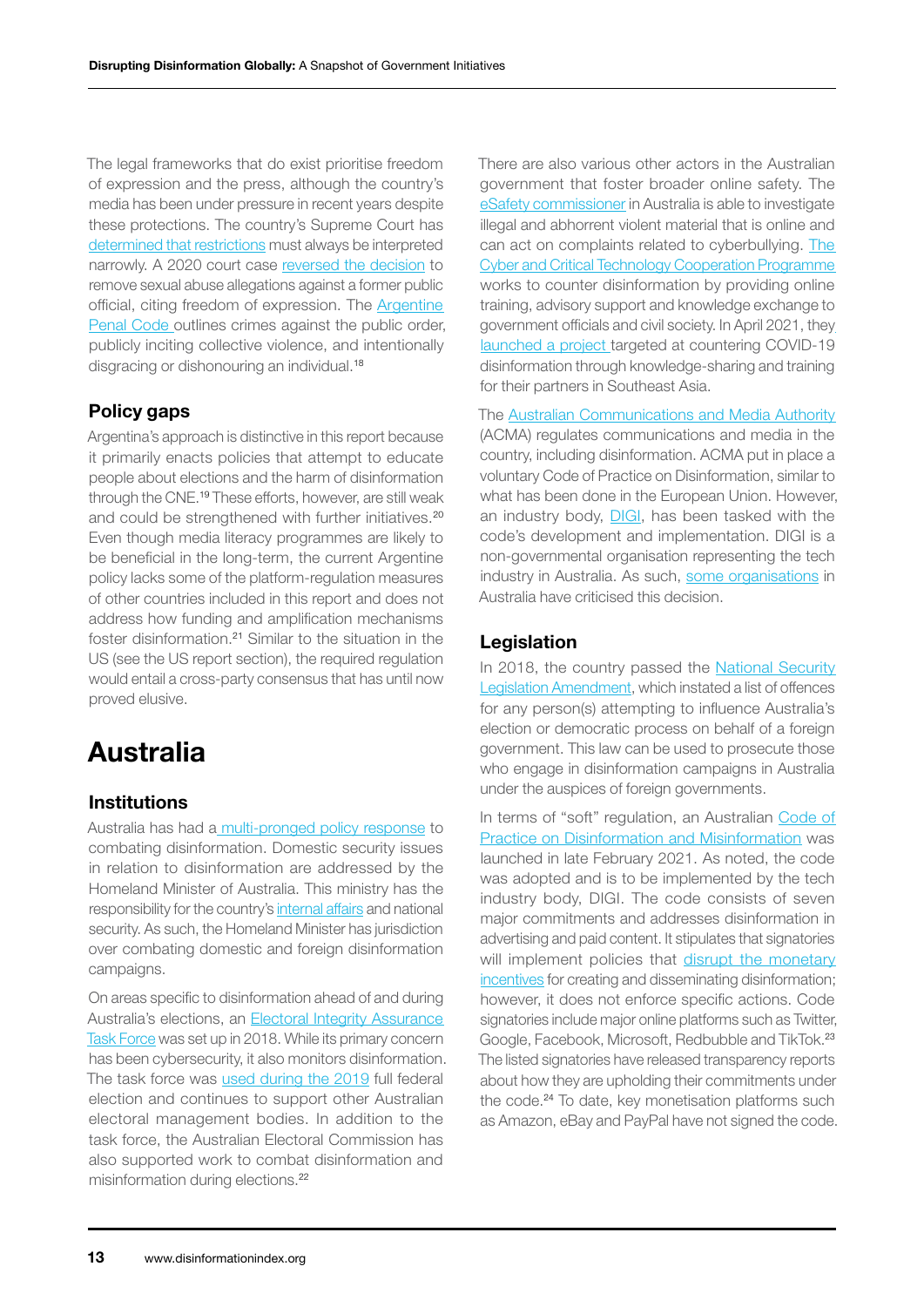#### Policy gaps

These initiatives show that the Australian government is taking some steps to combat disinformation, both through law and policy. However, there are concerns that passing the Code of Practice to an industry body to develop and implement may cause a weakening of the code.<sup>25</sup> Only as the code is rolled out will observers be able to assess whether this has been the case. The Australian code should also consider aligning with the EU Code of Practice (see the EU section of this report), both in terms of its coverage and its signatories (Australia's code has a wider array of signatories but they do not fully overlap).<sup>26</sup>

## Brazil

#### **Institutions**

So far, efforts have focused on disinformation during Brazil's electoral processes. The [Superior Electoral Court](https://english.tse.jus.br/the-electoral-justice/the-superior-electoral-court/composition-of-the-court), the highest body of electoral justice in the country, has attempted to target what it terms "fake news" in political advertising. They have also hosted debates on fake [news and elections](https://english.tse.jus.br/noticias-tse-en/2019/Maio/tse-books-another-auditorium-for-those-interested-on-the-international-seminar-on-fake-news-and-elections) and [launched a programme](https://english.tse.jus.br/noticias-tse-en/2019/Setembro/tse-launches-the-program-against-disinformation-focused-on-the-2020-elections) to tackle disinformation in 2020.27 In addition, they have backed a [task force created by Brazil's federal police](https://chargedaffairs.org/brazils-fake-news-problem/) ahead of the 2018 national election. This task force focused on taking down electoral disinformation.<sup>28</sup> The government has faced criticism for referencing [laws created during](https://www.bloomberg.com/news/articles/2018-01-09/fake-news-risks-plaguing-brazil-elections-top-fact-checkers-say)  [the dictatorship](https://www.bloomberg.com/news/articles/2018-01-09/fake-news-risks-plaguing-brazil-elections-top-fact-checkers-say), concerns over censorship and a vague definition of "fake news".

The National Telecommunications Agency, commonly known as [Anatel](https://www.gov.br/anatel/pt-br/regulado/agenda-regulatoria/2021-2022), serves as the telecommunications regulator in Brazil, including for the internet. Anatel's responsibilities include promoting competition, protecting consumer rights and ensuring the quality of telecommunications services.<sup>29</sup>

#### Legislation

The legal framework in Brazil has aimed to balance freedom of expression with the emerging challenges of the online environment. Until now, these measures have fallen short of addressing online hate speech and, relatedly, disinformation and misinformation. A new proposed law attempts to close this gap, but it has been criticised for proposing [highly controversial regulations](https://edemocracia.camara.leg.br/wikilegis/p/12-lei-brasileira-de-liberdade-responsabilidade-e-transparencia-na-internet/) that could negatively affect the freedom of the media in Brazil.

Freedom of expression is protected under the [Brazilian](https://perma.cc/5WJR-TFN4)  [Constitution](https://perma.cc/5WJR-TFN4) (1988). However, [Article 5](https://perma.cc/5WJR-TFN4) of the Constitution states that "the law must punish any discrimination

attacking fundamental rights and liberties". While there is no legal definition of "disinformation" in Brazil, it has been argued that individuals could be prosecuted for related violations using either the country's [Penal Code](https://perma.cc/3J8J-HHQS), which punishes people who falsely accuse others, or through the electoral code, which prohibits advertising meant to slander, defame or injure any person or entity exercising public authority.

In 2014, Brazil became one of the first countries globally to [institute a law](http://www.planalto.gov.br/ccivil_03/_ato2011-2014/2014/lei/l12965.htm) that outlines the principles, rights and duties of online users. Users' rights include the right to online privacy and the respect for human rights online. However, the law, known in Portuguese as the Marco Civil, does not specifically address hateful content online, nor content that might negatively affect minority and protected groups in the country. It also does not mention disinformation, misinformation or "fake news".

While the country has [not had specific legislation](https://www.loc.gov/law/help/fake-news/brazil.php) targeting the content of any media platform, Brazil is now in the process of passing a controversial "fake news" law. The controversy surrounding the law brings to a head the delicate balance between disinformation and free speech. The Law on Freedom, Responsibility and Transparency on the Internet, known popularly as the "[Fake News Law](https://edemocracia.camara.leg.br/wikilegis/p/12-lei-brasileira-de-liberdade-responsabilidade-e-transparencia-na-internet/)", was introduced and approved by the upper house of Congress in [June 2020,](https://theglobalamericans.org/2021/01/brazil-democracy-and-the-fake-news-bill/) but it has been held up in the lower chamber, the Chamber of Deputies. One possible reason for the delay is the outcry by local and [international organisations](https://www.technologyreview.com/2020/09/10/1008254/brazil-fake-news-bill-misinformation-opinion/) over concerns that it will lead to censorship and human rights violations.30

The proposed law has also been criticised for its hurried legislative process and consultation, in marked contrast with the Marco Civil, which had an extensive period of consultation (including with international actors) and resulted in the [guarantee for all Brazilians of their freedom](https://www.technologyreview.com/2020/09/10/1008254/brazil-fake-news-bill-misinformation-opinion/)  [of expression online.](https://www.technologyreview.com/2020/09/10/1008254/brazil-fake-news-bill-misinformation-opinion/)

In September 2021, President Bolsonaro issued a [decree](https://www.bbc.com/news/world-latin-america-58470093) to restrict the powers of online platforms to remove accounts and content, including those flagged for sharing misinformation and disinformation. Under the decree, which has not been fully published, platforms must provide "just cause and motivation" before removing an account for disinformation.

#### Policy gaps

The concerns over Brazil's "Fake News Law" signals the need for regulations targeting disinformation to move beyond a true–false binary. Brazil's current internet rights law (the Marco Civil) could be strengthened by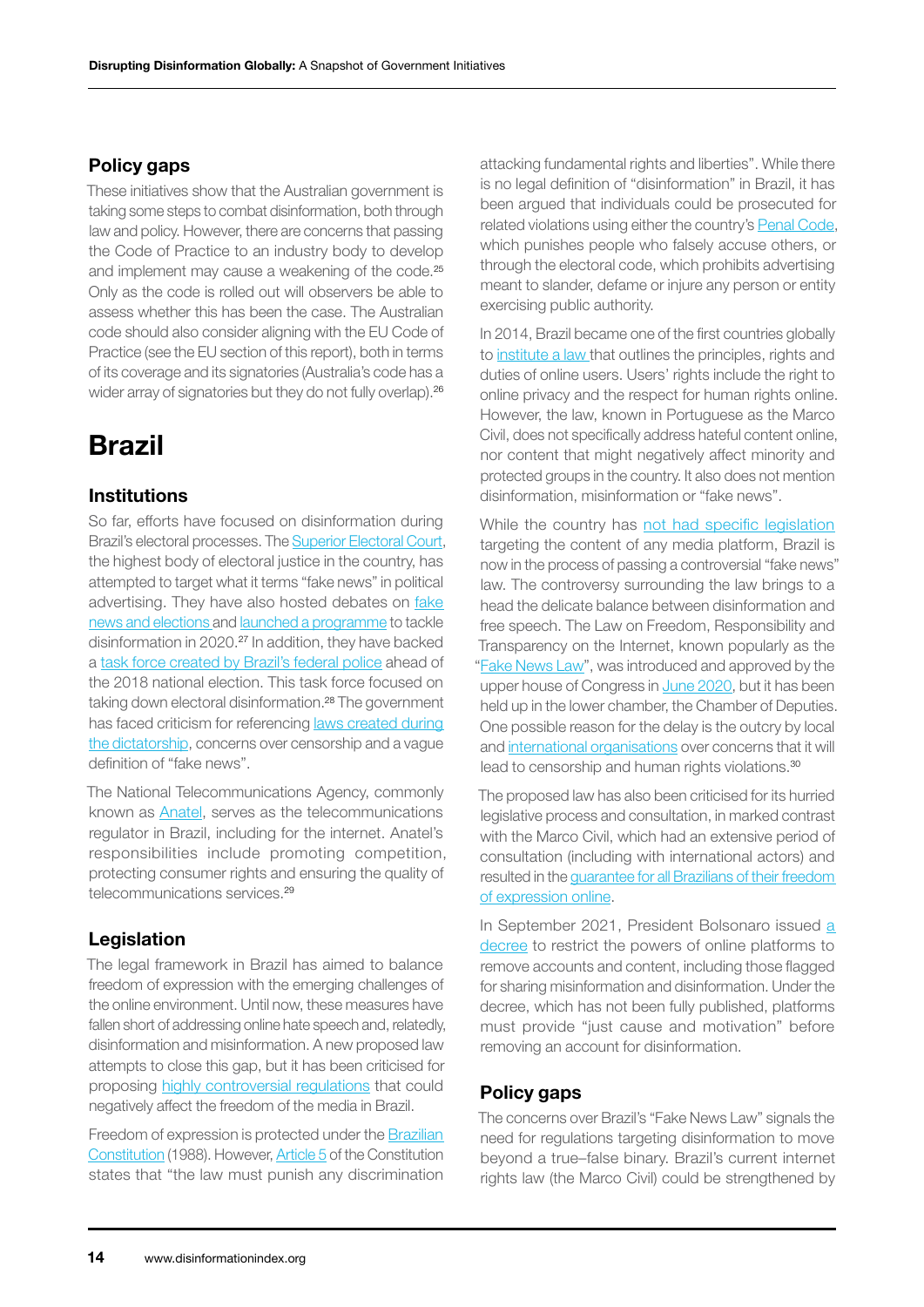addressing the issue of disinformation and holding platforms accountable for algorithmic processes that amplify and monetarily reward harmful content. Furthermore, Brazil could also institute guidelines for relevant companies to have transparent, comprehensive and enforced policies regarding disinformation and advertising.

## Canada

#### **Institutions**

Currently in Canada, there is no standing body or institution set up to deal with general threats of domestic or foreign-driven disinformation.

However, there is a task force that addresses such issues during Canadian elections. In 2019, the Canadian government [created a task force](https://www.ctvnews.ca/politics/feds-unveil-plan-to-tackle-fake-news-interference-in-2019-election-1.4274273) to monitor disinformation attempts and notify other agencies and the public accordingly at election time. The mandate of this task force, which brought together the 12 bodies of government, was to secure the integrity of the 2019 Canadian elections and prevent foreign interference through an established process known as the [Critical](https://www.canada.ca/en/democratic-institutions/services/protecting-democracy/critical-election-incident-public-protocol.html)  [Election Incident Public Protocol](https://www.canada.ca/en/democratic-institutions/services/protecting-democracy/critical-election-incident-public-protocol.html) (CEIPP).<sup>31</sup>

The task force was created to ensure that the Canadian civil service rather than politicians oversee the issue of disinformation.32 The actions and efforts of the CEIPP and its related task force have formed the basis of Canada's current policy on disinformation and both mechanisms are to be activated during electoral cycles.

In addition, the government has set up the Digital [Citizen Initiative](https://www.canada.ca/en/canadian-heritage/services/online-disinformation.html) to foster resilience against online disinformation by supporting researchers and funding innovative research projects focused on promoting a healthy information ecosystem, algorithms and artificial intelligence.

Finally, different Canadian institutions work internationally on efforts that target disinformation. Global Affairs Canada, for example, [runs a G7 mutual assistance](https://www.international.gc.ca/world-monde/issues_development-enjeux_developpement/human_rights-droits_homme/rrm-mrr.aspx?lang=eng)  [team](https://www.international.gc.ca/world-monde/issues_development-enjeux_developpement/human_rights-droits_homme/rrm-mrr.aspx?lang=eng) to mobilise resources in response to disinformation attacks from foreign interference across the member state group. In addition, members of the Canadian Parliament's Standing Committee on Access to Information, Privacy and Ethics (ETHI) have been involved with the [international grand committee on](https://www.cigionline.org/igc/)  [disinformation](https://www.cigionline.org/igc/) (IGCD) and in advocating for [more](https://www.ourcommons.ca/DocumentViewer/en/42-1/ETHI/report-17/page-27)  [advertising and algorithmic transparency.](https://www.ourcommons.ca/DocumentViewer/en/42-1/ETHI/report-17/page-27)

#### Legislation

There are currently no regulations or policies in Canada that address disinformation or harmful content online. However, some measures have been proposed to set up such a framework.

After the 2019 federal election, the Canadian governmen[t](https://pm.gc.ca/en/mandate-letters/2019/12/13/minister-canadian-heritage-mandate-letter) [issued a mandate](https://pm.gc.ca/en/mandate-letters/2019/12/13/minister-canadian-heritage-mandate-letter) that the Minister of Canadian Heritage would be tasked with developing regulations on hate speech content. It was recently announced jointly by the Minister of Canadian Heritage, the Minister of Justice and the Attorney General that modifications to existing [legislation](https://www.newswire.ca/news-releases/government-of-canada-takes-action-to-protect-canadians-against-hate-speech-and-hate-crimes-887560092.html) and new forthcoming regulations will cover online hate speech but not disinformation.<sup>33</sup>

Other previous actions taken by the Canadian government include passing **Bill-C76 in 2018**, which attempted to implement increased transparency about political advertising on social media. However, elements of C76 [were declared unconstitutional](https://www.cbc.ca/news/politics/elections-misinformation-court-free-speech-1.5948463) because of freespeech concerns and how the bill would be applied to false statements.

In May 2020, Canada also launched [a digital charter](https://www.ic.gc.ca/eic/site/062.nsf/eng/h_00108.html), which include[s provisions on disinformation](https://www.canada.ca/en/democratic-institutions/services/protecting-democracy.html) and social media. The government has used the charter to call upon [social media companies](https://www.canada.ca/en/democratic-institutions/news/2019/01/encouraging-social-media-platforms-to-act.html) such as Microsoft, Facebook, Google and Twitter to commit to promoting transparency, authenticity and integrity on their platforms. The digital charter also requests regularly published transparency reports by the platforms (similar to what has been done elsewhere). However, it seems that these reports have not been published yet.34

#### Policy gaps

The current legal updates to tackle hate speech and set up a regulatory framework for online harm is positive, but falls short for not including disinformation as part of its focus. Moreover, Canada's current efforts are not focused on the funding and monetisation networks that incentivise and fuel disinformation, such as online advertising. A more comprehensive policy response in Canada could include embedding such measures in an industry-wide code of conduct on disinformation to accompany the proposed legislation.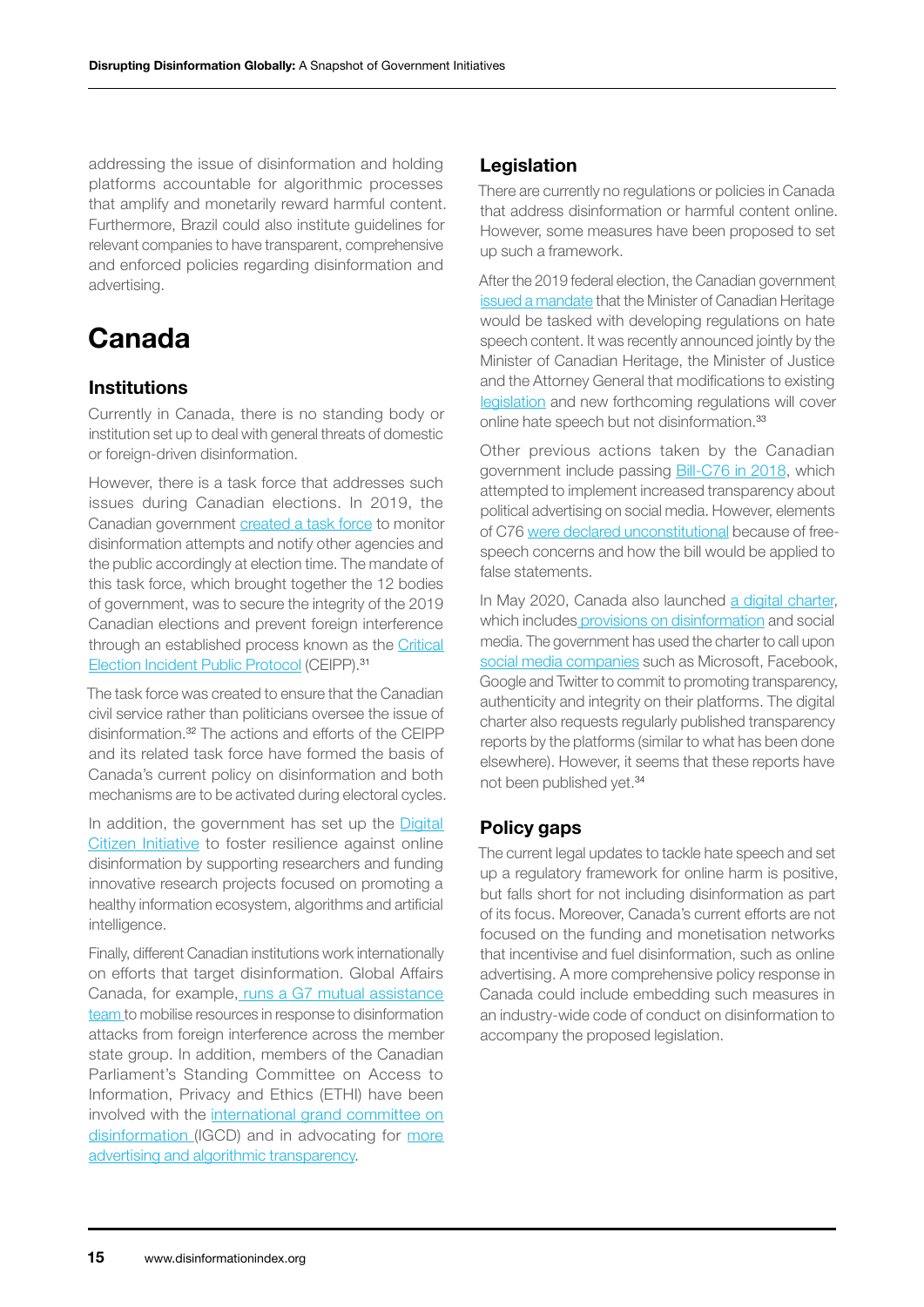## France

#### **Institutions**

The main institution in France tasked with regulating disinformation in the media is the broadcasting regulatory agency, the Conseil supérieur de l'audiovisuel (CSA). The CSA i[s responsible for investigations](https://www.legifrance.gouv.fr/loda/id/JORFTEXT000037847559/) into French disinformation and for enforcing platform transparency measures. Online platforms, for example, are required to submit yearly statements to the CSA, stating what actions they have taken to combat disinformation. The CSA is then responsible for publishing frequent reports on these measures and for assessing their effectiveness. [Another power of the CSA i](https://www.legifrance.gouv.fr/loda/id/LEGITEXT000006068930/)s that during elections, it can suspend the broadcasting licences of any foreign-owned media operator if it broadcasts disinformation, including through the internet, that could affect French elections. There is also a provision for the CSA to be able to do this [outside of election periods](https://www.legifrance.gouv.fr/loda/id/LEGITEXT000006068930/) if the disinformation poses a threat to national interests.

In terms of foreign influence during elections, two [French government agencies](https://perma.cc/8EMG-QP65) have been tasked with powers to combat electoral disinformation: the National Commission for the Control of the Electoral Campaign for the Presidential Election (CNCCEP) and the National Cybersecurity Agency (ANSSI). In the past, the CNCCEP and ANSSI have worked together to educate French presidential candidates' campaigns on cybersecurity and warn them of threats.35

#### Legislation

France has had a long history of regulating the dissemination of disinformation under the rubric of "false news". Under French law regarding the freedom of the press, [disinformation has been outlawed](https://www.legifrance.gouv.fr/loda/id/JORFTEXT000000877119/1999-09-01/) with sanctions for decades. The current version of the law covers the publication, distribution or reproduction of false or fabricated news that undermines the public peace as well as fines up to €45,000.<sup>36</sup> [Defamation is also outlawed](https://www.legifrance.gouv.fr/loda/id/JORFTEXT000000877119/2021-06-30/) under the same law and when committed in relation to a person's sex, their sexual orientation or gender identity or their handicap, the offending individual(s) will face one year's imprisonment and a fine of €45,000 (or one of these two penalties).

In late 2020, France passed a law against the manipulation of information, which also specifically [addresses electoral](https://www.poynter.org/ifcn/anti-misinformation-actions/)  [misinformation.](https://www.poynter.org/ifcn/anti-misinformation-actions/) The law enacts strict rules on the media three months prior to any vote. It gives authorities the power to remove "fake" content on social media and even ban the sites that publish it. It also requires more financial transparency for politically sponsored ads.<sup>37</sup> The new law also [adds media literacy](https://www.legifrance.gouv.fr/loda/id/JORFTEXT000037847559/) to the public school curriculum.

[A separate piece of legislation](https://www.assemblee-nationale.fr/dyn/actualites-accueil-hub/ppl-visant-a-lutter-contre-les-contenus-haineux-sur-internet-adoption-en-lecture-definitive) was recently passed to target hate speech on the internet, but it was struck down in May 2020 by [France's Constitutional Council.](https://www.nytimes.com/2020/06/18/world/europe/france-internet-hate-speech-regulation.html) Similar to Germany's NetzDG, the law would have required digital media platforms to remove discriminatory and sexually abusive comments within 24 hours of being flagged by users.<sup>38</sup>

#### Policy gaps

France's long history of outlawing "false news" and offering additional safeguards to protected groups stands out from the other countries covered in this overview. However, there have been concerns about whether such laws are too expansive and may lead to acts of censorship and the government's control of the media.<sup>39</sup> Current laws focus on the nature of the content (i.e. is it false or defamatory) rather than the delivery (via algorithms) and funding (via online advertisements). More policies are needed to address how disinformation is funded and amplified. There is an opportunity to close these gaps as a result of EU-level efforts that could potentially strengthen policy measures against disinformation in France.40

## Germany

#### **Institutions**

The German government does not have a dedicated interagency disinformation task force. However, there is a [cross-government task force](https://dserver.bundestag.de/btd/19/124/1912489.pdf) on hybrid threats headed by the Interior Ministry, which also deals with disinformation.<sup>41</sup>

In addition, there are various German institutions that are tasked with tracking and monitoring disinformation. At the parliamentary level, the Parliamentary Research Services of the German Bundestag (Parliament) [has published](https://www.bundestag.de/resource/blob/494418/4321d229204080dce488ebd0356b5db2/wd-10-067-16-pdf-data.pdf)  [reports o](https://www.bundestag.de/resource/blob/494418/4321d229204080dce488ebd0356b5db2/wd-10-067-16-pdf-data.pdf)n the dissemination of false information. The Bundeswahlleiter (Federal Returning Officer), who is in charge of organising German elections, has the task of monitoring election-related disinformation.42

Regarding regulatory and/or sanctioning powers, under the [Telemedia Act](https://perma.cc/77GL-8FNJ) (TMG), the German Press Council (Deutscher Presserat) is able to issue reprimands to journalistic companies that do not adhere to agreed standards of journalistic conduct.<sup>43</sup> Fines for the violation of laws related to disinformation are [brought by the](https://perma.cc/NLL2-TRBA)  [German Federal Office of Justice.](https://perma.cc/NLL2-TRBA)<sup>44</sup>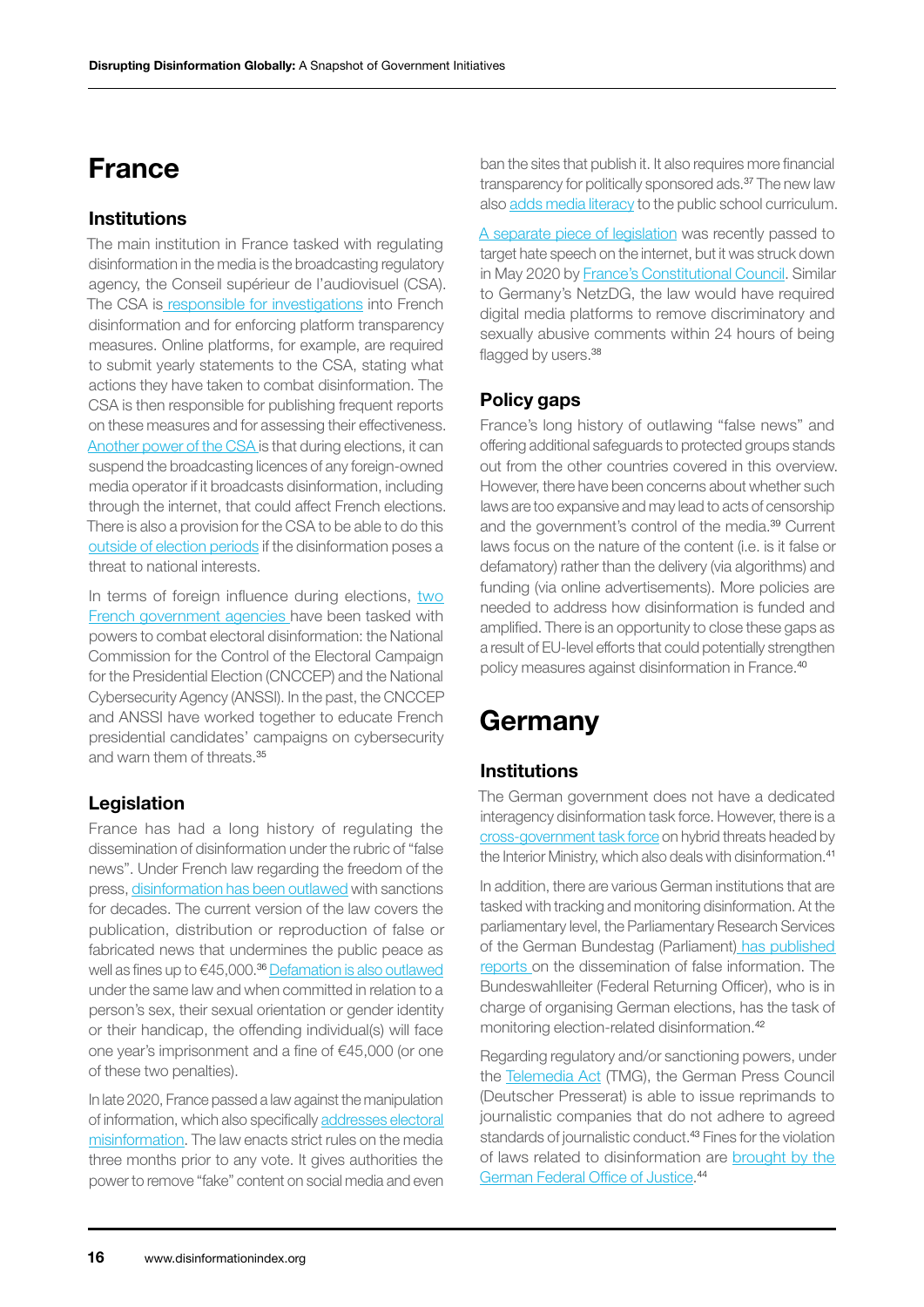#### Legislation

In January 2018, Germany took the dramatic step of enacting an online [hate speech law](https://www.bbc.com/news/technology-42510868) that imposed fines up to €50 million for sites that do not take down "obviously illegal" posts. Known as the [Network Enforcement Act](https://www.loc.gov/law/help/social-media-disinformation/germany.php) (2017) or NetzDG (in German), the law targets social media companies with over 20 million users, such as Facebook, Twitter and YouTube, giving them 24 hours to remove harmful content after notification. It is important to note, however, that the focus is on hate speech, and disinformation is only indirectly addressed if it relates to hate speech content that generates violence. The law has alread[y been used to fine companies](https://www.reuters.com/article/us-facebook-germany-fine/germany-fines-facebook-for-under-reporting-complaints-idUSKCN1TX1IC) such as Facebook.45

However, the law has had many [critics](https://www.politico.eu/article/germany-hate-speech-internet-netzdg-controversial-legislation/), either saying that it goes too far or not far enough. One weakness of NetzDG, as [noted by the German policy think](https://www.stiftung-nv.de/sites/default/files/regulatory_reactions_to_disinformation_in_germany_and_the_eu.pdf) [tank, Stiftung Neue Verantwortung](https://www.stiftung-nv.de/sites/default/files/regulatory_reactions_to_disinformation_in_germany_and_the_eu.pdf) (SNV), is that the regulations and determination of a breach of law are largely outsourced to companies.

There have been several attempts to strengthen the NetzDG in light of these complaints. In [2020,](https://www.politico.eu/article/german-parliament-moves-to-toughen-hate-speech-rules/?utm_source=POLITICO.EU&utm_campaign=5905d18ec7-EMAIL_CAMPAIGN_2020_09_09_10_37&utm_medium=email&utm_term=0_10959edeb5-5905d18ec7-189775021) an amendment was passed by Germany's lower house that would update NetzDG to ensure that platforms were proactively reporting any serious hate speech cases to the relevant law enforcement authorities.<sup>46</sup>

Another recently passed law makes [hate-motivated](https://apnews.com/article/europe-crime-religion-government-and-politics-7911c439c6a230c3a950271779f5ec02)  [insults](https://apnews.com/article/europe-crime-religion-government-and-politics-7911c439c6a230c3a950271779f5ec02) a criminal offence that can be punished with a monetary fine or up to two years' imprisonment. According to [Germany's Justice Minister](https://apnews.com/article/europe-crime-religion-government-and-politics-7911c439c6a230c3a950271779f5ec02), the law is meant to safeguard groups attacked by online hate speech, as well as other protected groups (religious, ethnic, etc.).

Finally, there is a ne[w Interstate Media Treaty,](https://www.die-medienanstalten.de/fileadmin/user_upload/Rechtsgrundlagen/Gesetze_Staatsvertraege/Interstate_Media_Treaty_en.pdf) which requires online sites to follow good journalistic practices. This treaty offers a mechanism to hold producers of online content more accountable, including for disinformation.47

#### Policy gaps

Sanctions like those mandated by the NetzDG may cause online platforms to take an expansive approach to content removal in order not to fall foul of the regulations. Moreover, despite Germany's legal framework, online hate speech, often driven by disinformation, continues to manifest in increased offline violence.48 Germany's current legislation does not address the problem of financially driven disinformation. German policy efforts could be strengthened by holding online monetisation platforms – including advertising technology (ad-tech),

e-commerce, and e-payment companies – to the same high standard that they hold social media platforms. As noted in France's overview, EU-level efforts offer Germany the opportunity to cover these areas.<sup>49</sup>

## India

#### **Institutions**

In compiling this overview, we found no government interagency task force or institutional equivalent in India dedicated to combating disinformation. While India does have an election commission, it does not directly address disinformation but institutes a short [advertising](https://www.hindustantimes.com/mumbai-news/we-can-t-stop-individuals-from-using-social-media-48-hours-before-polls-eci-tells-bombay-hc/story-0okcfUbOxZy3swIJ2A311N.html)  [and campaigning blackout period](https://www.hindustantimes.com/mumbai-news/we-can-t-stop-individuals-from-using-social-media-48-hours-before-polls-eci-tells-bombay-hc/story-0okcfUbOxZy3swIJ2A311N.html) before an election. This is not to say that disinformation is not a problem in India. Among the 22 countries surveyed as part of Microsoft's Third Digital Civility Index, *Indian respondents* [were most likely](https://perma.cc/545B-7YVN) to encounter false information and hoaxes.

#### Legislation

Freedom of [expression is protected](https://perma.cc/MCD8-7XAT) under the Indian Constitution, but [may be reasonably restricted](https://perma.cc/MCD8-7XAT) when it poses a threat to Indian sovereignty, security or public order, or constitutes defamation. While current Indian law does not explicitly mention "fake news" or disinformation, the Indian Penal Code outlaws some forms of hate speech<sup>50</sup> and also [criminalises](https://indiankanoon.org/doc/1198526) any "rumour" that may lead to public alarm. The Indian government has used the National Disaster Management Act, which includes a provision related to "false warnings" (see [section 54](https://indiankanoon.org/doc/640589/)), during the coronavirus pandemic to take action on COVID-19-related disinformation.

The [Information Technology Act](https://perma.cc/466L-Z757), instituted in 2000, regulates digital commerce and outlines certain cybercrimes. It requires intermediaries to publish terms and conditions and forbids content that is "grossly harmful, harassing, hateful, racially, or ethnically objectionable".

During the 2019 election, India enacted a Voluntary Code [of Ethics](https://eci.gov.in/files/file/9468-voluntary-code-of-ethics-by-the-social-media-platforms-for-the-general-election-2019) signed b[y social media platforms](https://eci.gov.in/files/file/9468-voluntary-code-of-ethics-by-the-social-media-platforms-for-the-general-election-2019) in order to increase public confidence in the electoral process. From 2021 onwards, the Internet and Mobile Association of India (IAMAI), a not-for-profit industry body, will observe the voluntary code during all future elections.

More recently, however, attempts to address disinformation have been reportedly highly politicised.<sup>51</sup> As such, the government's controversial new internet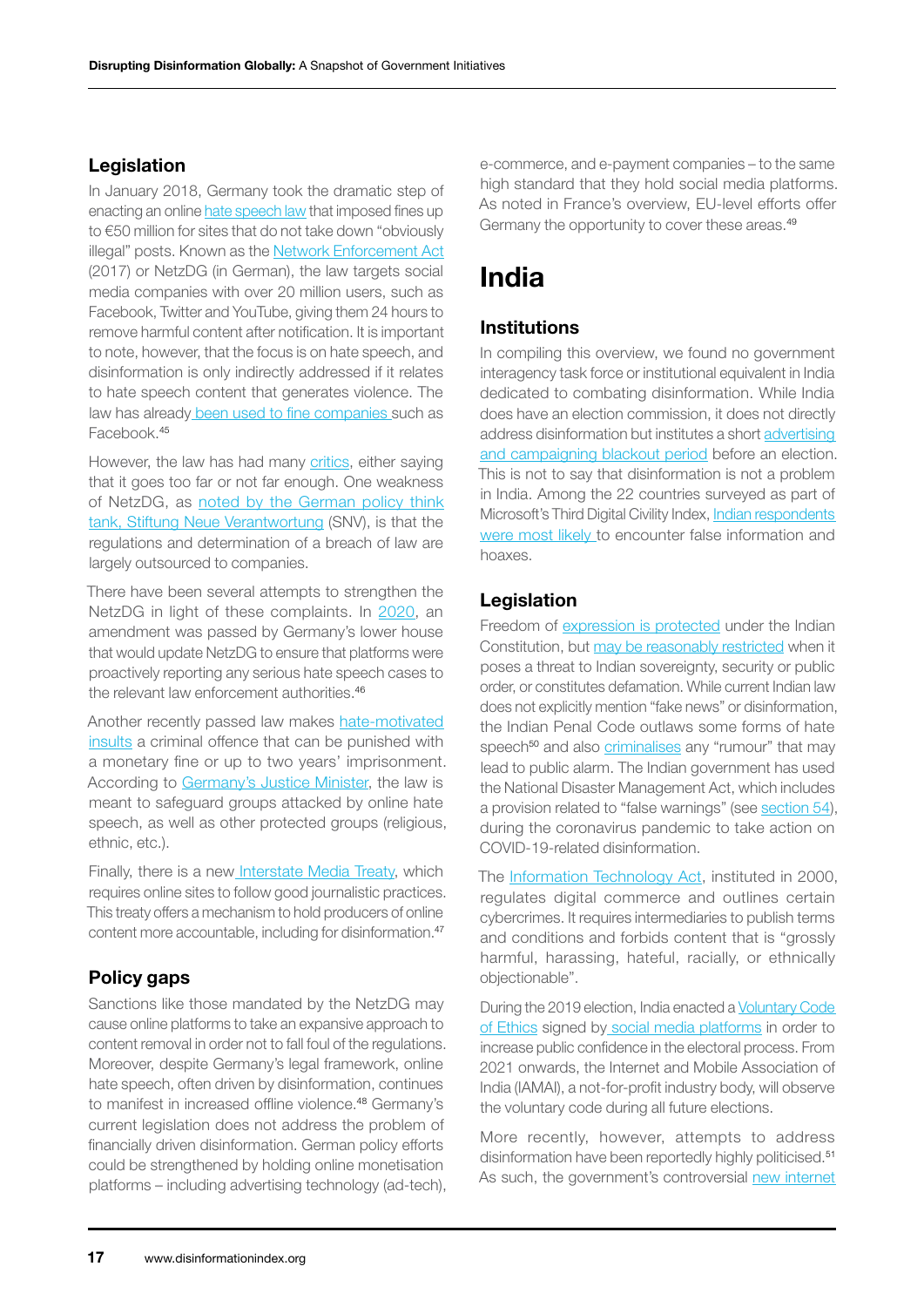[intermediary rules](https://www.brookings.edu/techstream/new-intermediary-rules-jeopardize-the-security-of-indian-internet-users/) have been scrutinised for the measure's attempt to hold online service platforms to harsher standards of user content and push for the use of automated tools to remove illegal content. [A government press release](https://www.pib.gov.in/PressReleseDetail.aspx?PRID=1700766) explicitly mentions the intended targets as WhatsApp, YouTube, Facebook and Twitter, but it will also apply to LinkedIn, TikTok, Reddit and other services.

#### Policy gaps

India serves as another example of why policy developed to combat disinformation should take into account sufficient consultation with outside experts and relevant, independent organisations. Furthermore, the Information Technology Act could be strengthened by introducing standards for ad-tech (advertising technology) policies and enforcement when advertising accompanies disinformation. The 2019 Voluntary Code of Ethics could also be expanded to include such provisions and be made into a general code for platforms to uphold.

### **Italy**

#### **Institutions**

Currently, most of the efforts in Italy to combat disinformation focus on electoral cycles. In 2018, for example, amid concerns of electoral disinformation, the Italian government created an online portal to [report](https://www.poynter.org/fact-checking/2018/italians-can-now-report-fake-news-to-the-police-heres-why-thats-problematic/) [hoaxes](https://www.poynter.org/fact-checking/2018/italians-can-now-report-fake-news-to-the-police-heres-why-thats-problematic/) to the police. However, online reporting through the portal, without clear guidance and definitions, raised alarms that it could undermine the freedom of the Italian press by creating an ill-defined oversight mechanism. The portal was quickly taken down and references to it were removed from the relevant websites.<sup>52</sup>

In terms of disinformation outside electoral cycles, the [Autorità per le Garanzie nelle Comunicazioni \(](https://www.agcom.it/struttura-amministrativa-dell-autorita)AGCOM), is Italy's regulator and competition authority for the communications industries in Italy. However, AGCOM has no regulatory responsibilities in the area of online hate speech and/or disinformation on social media, since such [content was not included](https://www.article19.org/resources/article-19-comments-on-new-italian-regulation-on-hate-speech/) in the definition of AGCOM's audio-visual media jurisdiction. It is also unable to intervene and impose sanctions on broadcasters based in the Italian territory in cases of non-compliance with regulation,<sup>53</sup> although it has attempted t[o establish rules on hate speech](https://www.article19.org/resources/article-19-comments-on-new-italian-regulation-on-hate-speech/) for audio-visual and video-sharing platforms.

An [interagency task force](https://innovazione.gov.it/dipartimento/what-we-do/en/task-force-covid-19/) was established to respond to the COVID-19 threat in Italy. While the activities and objectives of the task force do not explicitly mention disinformation, it does state that the task force has [analysed the online perception](https://innovazione.gov.it/dipartimento/what-we-do/en/task-force-covid-19/) of the pandemic, which might include the impact of COVID-19-related disinformation.<sup>54</sup>

Finally, the [Italian National Office Against Racial](http://www.unar.it/cosa-facciamo/?lang=en)  [Discrimination](http://www.unar.it/cosa-facciamo/?lang=en), UNAR, has also [promoted a series of](https://ec.europa.eu/newsroom/just/items/704254)  [activities](https://ec.europa.eu/newsroom/just/items/704254) to stem digital hate speech and cyberbullying, which have some overlaps with disinformation campaigns that target specific groups.55

#### **Legislation**

The current Italian regulatory framework for audiovisual media is the [Gasparri Law](https://www.camera.it/parlam/leggi/04112l.htm) and the [Consolidated](https://www.gazzettaufficiale.it/eli/gu/2005/09/07/208/so/150/sg/pdf)  [Act](https://www.gazzettaufficiale.it/eli/gu/2005/09/07/208/so/150/sg/pdf). These require that audio-visual media services air programmes that respect the fundamental rights of the person and do not promote intolerance towards protected classes. Furthermore, the [Italian Penal Code](https://british-association-comparative-law.org/2021/03/26/italys-fight-against-fake-news-a-work-in-progress-by-alberto-nicotina-and-simone-riganelli/) addresses defamation and fines for those who publish or disseminate "false, exaggerated or tendentious news which is likely to disturb public order". However, it has been difficult to enforce the code with social media.<sup>56</sup>

As a result, [a new bill w](http://www.senato.it/japp/bgt/showdoc/17/DDLPRES/0/1006504/index.html?part=ddlpres_ddlpres1)as proposed in 2017. It aimed to establish rules for digital platforms and focused on combating "false news" that could cause public fear, hateful content and electoral interference. It called for fines for non-compliance, both for the managers of the platforms and the authors of the related content (which is similar to French legislation as it outlaws disinformation that disturbs the public peace). [Critics of the bill argue](https://www.valigiablu.it/legge-fakenews-censura/) that the penalty of two years' detention that could result from violating the bill would be repressive and restrict free speech. Currently, the bil[l has been assigned](http://www.senato.it/leg/17/BGT/Schede/Ddliter/47680.htm) to the Constitutional Affairs and Justice committees, but has not been passed.

Another more [recent law was proposed](https://freedomhouse.org/country/italy/freedom-net/2020) by the Forza Italia party (meaning "Forward Italy" or "Let's go, Italy") in May 2019. It would require users t[o provide their social](https://freedomhouse.org/country/italy/freedom-net/2020)  [security number t](https://freedomhouse.org/country/italy/freedom-net/2020)o create a social media account. This [removal of anonymity](https://freedomhouse.org/country/italy/freedom-net/2020) aimed to combat hate speech and the spread of "fake news". The [resulting criticism](https://www.valigiablu.it/odio-disinformazione-anonimato/)  and media coverage led to the proposal [never being](https://freedomhouse.org/country/italy/freedom-net/2020)  [formally presented](https://freedomhouse.org/country/italy/freedom-net/2020) as draft legislation.

#### Policy gaps

Overall, Italy's efforts to combat disinformation tend to be less structured and coordinated than those of the other EU member states included in this overview (i.e. France, Germany and Spain). Currently, there are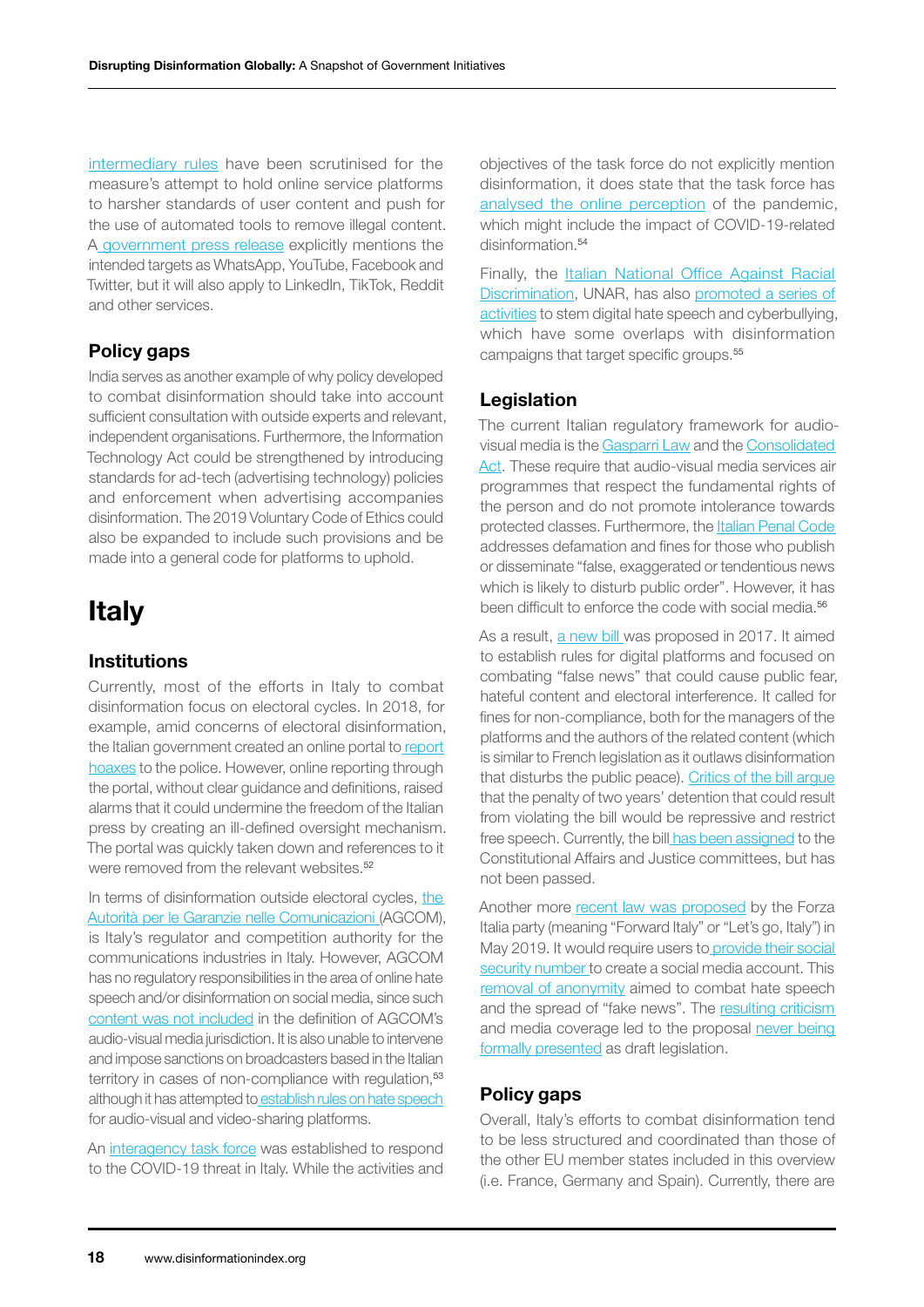no concrete government efforts or interagency task forces to address disinformation in the country. Since its regulator, AGCOM, already has regulatory powers over the communications industry, it could be useful to task that body with formulating draft regulations. As noted elsewhere in this report, once the EU regulations via the Digital Services Act and the Digital Markets Act are agreed, the country will need to align its regulatory framework, including to combat the amplification and monetisation of disinformation.

## South Africa

#### **Institutions**

In response to the threat caused by COVID-19 misinformation, South Africa has [created an interagency](https://www.gov.za/speeches/government-monitors-and-responds-misinformation-and-fake-news-during-coronavirus-covid-19) [task force](https://www.gov.za/speeches/government-monitors-and-responds-misinformation-and-fake-news-during-coronavirus-covid-19) to monitor "fake news" during the pandemic and beyond. It [is composed of representatives](https://www.gov.za/speeches/government-monitors-and-responds-misinformation-and-fake-news-during-coronavirus-covid-19) from the Department of Communications and Digital Technologies, not-for-profit companies such as ZADna (which administers the .za domain name), the telecommunications regulator (the Independent Communications Authority of South Africa, ICASA), and relevant platform owners. The task force is [responsible](https://www.gov.za/speeches/government-monitors-and-responds-misinformation-and-fake-news-during-coronavirus-covid-19)  [for monitoring complaints and reports](https://www.gov.za/speeches/government-monitors-and-responds-misinformation-and-fake-news-during-coronavirus-covid-19) from the media and the public. As follow-up, the task force will have the ability to remove content on a variety of platforms and submit cases to the South African Police Service for investigation and prosecution.

In terms of regulations, South Africa's regulator, ICASA, works to [ensure that telecommunications serve the](https://www.icasa.org.za/pages/our-mandate?TSPD_101_R0=9c5a5f8f267f0a4521d52b8efd994e8ckqC000000000000000000174563ffff00000000000000000000000000006109a7200070363e38)  [public interest](https://www.icasa.org.za/pages/our-mandate?TSPD_101_R0=9c5a5f8f267f0a4521d52b8efd994e8ckqC000000000000000000174563ffff00000000000000000000000000006109a7200070363e38) and promote programmes that popularise narratives of a non-sexist, non-racial, equal and democratic South Africa.

In addition, the **Election Commission of South Africa** is working with [Media Monitoring Africa,](https://www.real411.org/about) a not-for-profit company, to run the Digital Complaints Committee (DCC). The DCC upholds a Voluntary Code of Conduct, bu[t does not have any legally binding powers](https://www.real411.org/about). Instead, the DCC [uses a reporting system called Real411](https://www.real411.org/about) where users can report disinformation and hate speech via a mobile app, website or a dedicated WhatsApp number.<sup>57</sup>

#### Legislation

Freedom of expression is [protected under the South](http://www.justice.gov.za/legislation/constitution/SAConstitution-web-eng.pdf)  [African Constitution](http://www.justice.gov.za/legislation/constitution/SAConstitution-web-eng.pdf) (1996), except in cases involving "advocacy of hatred that is based on race, ethnicity, gender or religion, and that constitutes incitement to

cause harm". [The Prevention and Combating of Hate](https://globalfreedomofexpression.columbia.edu/wp-content/uploads/2019/01/Prevention-and-Combating-of-Hate-Crimes-and-Hate-Speech-Bill.pdf)  [Crimes and Hate Speech Bill](https://globalfreedomofexpression.columbia.edu/wp-content/uploads/2019/01/Prevention-and-Combating-of-Hate-Crimes-and-Hate-Speech-Bill.pdf) was introduced in 2016 and aims for greater enforcement and transparency against hate speech. It is still before the South African [National Assembly a](https://www.justice.gov.za/legislation/hcbill/hatecrimes.html)nd current [debate](https://www.dailymaverick.co.za/article/2020-07-09-secrecy-bill-is-still-fundamentally-flawed-and-needs-to-be-reconsidered/) has centred on whether it would censor free speech.

After [declaring a state of disaster i](https://www.article19.org/resources/prohibitions-of-false-covid-information-must-be-amended/)n early 2020 due to the COVID-19 pandemic, President Cyril Ramaphosa temporarily limited some of the rights of South African citizens. The Disaster Management Regulations, which were issued from powers conferred by section 27(2) of the Disaster Management Act of 2002, created several offences regarding publishing COVID-19-related content.58 It criminalises publication, in "any medium" of information with the "intention to deceive any other person about" COVID-19 (including the virus and treatments). These regulations have already been [used](https://www.usaid.gov/sites/default/files/documents/INTERNEWS_EFFECTS_OF_COVID19_ON_FREEDOM_OF_EXPRESSION_IN_SELECT_SADC_COUNTRIES_2.pdf)  [to make arrests.](https://www.usaid.gov/sites/default/files/documents/INTERNEWS_EFFECTS_OF_COVID19_ON_FREEDOM_OF_EXPRESSION_IN_SELECT_SADC_COUNTRIES_2.pdf) These measures have been extended for more than a year, despite criticism from human rights [groups](https://www.article19.org/resources/prohibitions-of-false-covid-information-must-be-amended/) over its reported censorship and restriction of freedom of the press.<sup>59</sup>

In addition, in terms of soft policy, there is a [Voluntary](https://www.real411.org/about)  [Code of Conduct u](https://www.real411.org/about)pheld by the DCC, which includes South Africa's Press Council and the South African National Editors Forum (SANEF), to address harmful online content.<sup>60</sup>

Despite the fact that South Africa's government, like many others, struggles with disinformation during [elections](https://www.rfi.fr/en/africa/20170130-dirty-games), South Africa currently does not have any policy that specifically targets electoral disinformation. This sets it apart from all the other countries in this study. In the past there have [been allegations](https://www.news24.com/news24/elections/news/increase-in-disinformation-leading-up-to-elections-not-enough-to-destabilise-it-mma-20190517) that political parties used disinformation as part of their election tactics against their opposition.

#### Policy gaps

South Africa's current regulatory stance could be strengthened by adding a focus on electoral disinformation, as is seen to varying degrees in every other country in this study. Furthermore, reforming and providing greater transparency about the COVID-19 Disaster Management Regulations would help to mitigate concerns of the alleged limitations on the press and free speech. Amending these temporary measures would help to alleviate these concerns and could improve public confidence.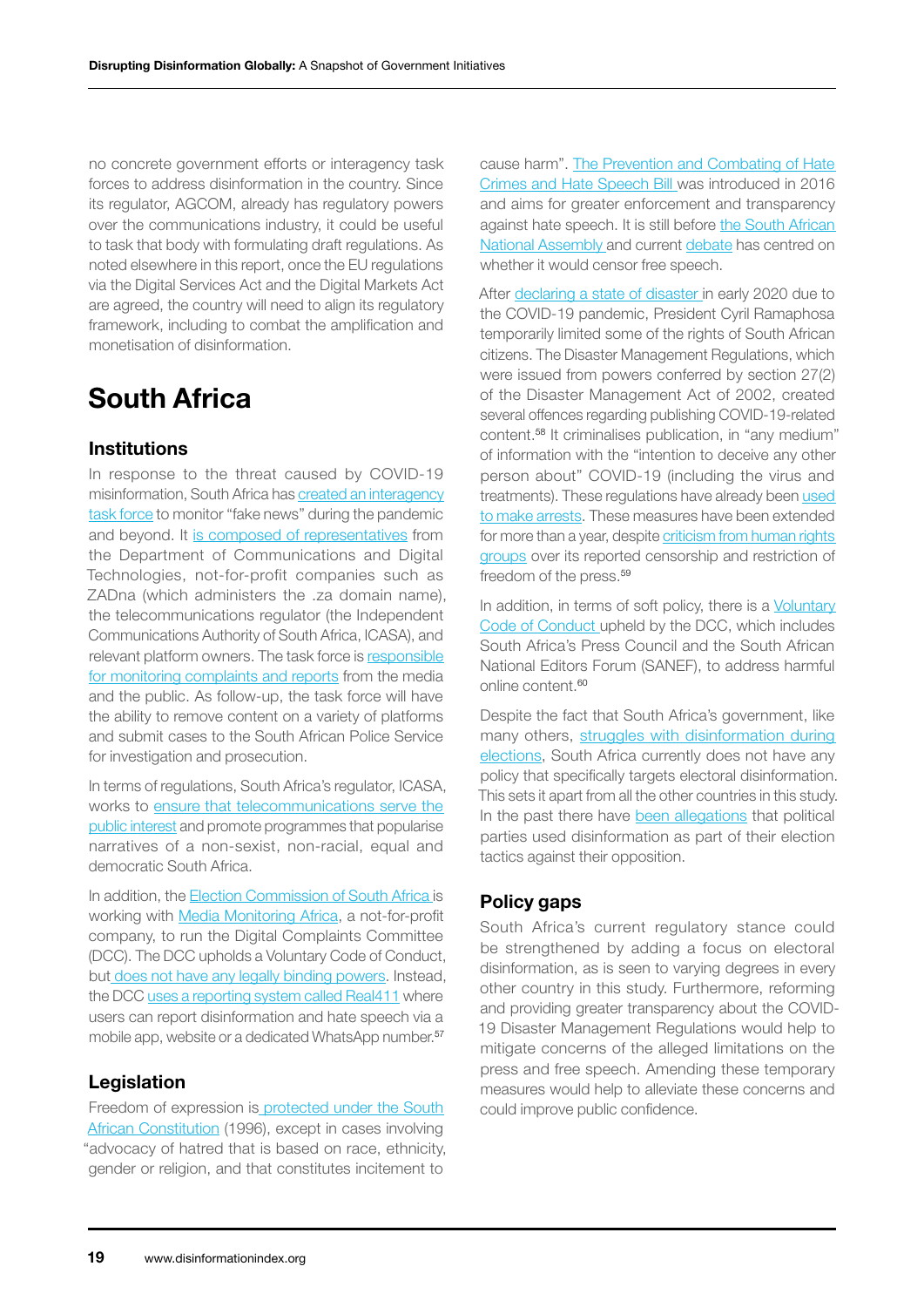## Spain

#### Institutions

Spain's main institution tasked with combating disinformation is [a permanent commission](https://www.boe.es/eli/es/o/2020/10/30/pcm1030) that is responsible for assistance related to the technical and operational assessment of possible disinformation campaigns. It is coordinated by the Secretary of State [for Communication](https://www.boe.es/eli/es/o/2020/10/30/pcm1030) and directed by the Department of Homeland Security.

In addition, Spain's [Interior Ministry](https://www.boe.es/buscar/act.php?id=BOE-A-2018-10755) has jurisdiction over national security and upholding constitutional rights. Th[e National Office to Combat Hate Speech](http://www.interior.gob.es/documents/10180/13073/ACTION_PLAN_TO_COMBAT_HATE_CRIMES/1df7e295-133c-4afb-a6a1-7301fb54845e) falls under its auspices and [acts as a trusted flagger](http://www.interior.gob.es/documents/10180/13073/ACTION_PLAN_TO_COMBAT_HATE_CRIMES/1df7e295-133c-4afb-a6a1-7301fb54845e) for internet service providers to facilitate the removal of hate speech in coordination with the National Security Forces.

Another relevant government entity is the National Markets and Competition Commission (CNMC), a regulatory body. The CNMC promotes the proper functioning, transparency, and competition of different commercial sectors in Spain, including telecommunications.

Finally, in certain cases of public safety and/or national security, the [Ministry of Economy and Enterprise h](https://edri.org/our-work/spain-new-law-threatens-internet-freedoms/)as the power to intervene in the functioning of internet services and electronic communications.

#### **Legislation**

The [Spanish Constitution](https://www.boe.es/legislacion/documentos/ConstitucionINGLES.pdf) (1978) guarantees freedom of expression through any means, and only restricts it to protect the rights enshrined in the Constitution. These rights include [the dignity of the person,](https://www.lamoncloa.gob.es/lang/en/espana/leyfundamental/Paginas/titulo_primero.aspx) specifically that Spanish citizens may not in any way be discriminated against on account of birth, race, sex, religion, opinion or any other personal or social condition or circumstance. In addition, Spanish hate speech laws carry [a higher](https://www.boe.es/buscar/act.php?id=BOE-A-1995-25444)  [criminal provision](https://www.boe.es/buscar/act.php?id=BOE-A-1995-25444) if the offence is committed online.

However, the Spanish Constitutional Court (CC) has since [regulated freedom of expression](https://issuu.com/tirantloblanch/docs/0b025d5261ebfa5ab92d6243c474e224) in situations where it is unquestionably insulting and has no relationship with how someone expresses their ideas or opinions. In particular, [the CC has ruled](https://www.navarra.es/NR/rdonlyres/913EC53B-45CB-471D-9142-9B186D079240/305594/PL1.pdf) that the right to freedom of expression does not include the use of insulting expressions by the press that are deemed unnecessary for journalistic writing.

Days before [the](https://edri.org/our-work/spain-new-law-threatens-internet-freedoms/) 2019 Spanish general elections, the [Royal Decree-Law 14/2019](https://edri.org/our-work/spain-new-law-threatens-internet-freedoms/) was published to address "challenges posed by new technologies", which included

electoral disinformation. Under this decree, the Ministry of Economy and Enterprise has the [power to intervene, lock](https://edri.org/our-work/spain-new-law-threatens-internet-freedoms/)  [or shut down](https://edri.org/our-work/spain-new-law-threatens-internet-freedoms/) the internet and electronic communication networks or services, without any judicial intervention to prevent potential abuses.<sup>61</sup> The Royal Decree-Law has [remained controversial](https://www.article19.org/resources/spain-the-royal-decree-law-14-2019-threatens-freedom-of-expression/). Various advocacy organisations such as [ARTICLE 19 and Amnesty International h](https://www.article19.org/resources/spain-the-royal-decree-law-14-2019-threatens-freedom-of-expression/)ave asked for it to be significantly amended to address human rights concerns.

More recently, Spain has attempted to address disinformation through another controversial law. In late 2020, the Spanish government introduced a ministerial order known as the "Procedure for Intervention against Disinformation", which [outlines communication](https://english.elpais.com/politics/2020-11-09/spain-to-monitor-online-fake-news-and-give-a-political-response-to-disinformation-campaigns.html)  [procedures](https://english.elpais.com/politics/2020-11-09/spain-to-monitor-online-fake-news-and-give-a-political-response-to-disinformation-campaigns.html) to counter disinformation, but does not censor harmful content. The order proposes a permanent committee to enforce the ministerial order, but journalists and media outlets [will not be represented](https://english.elpais.com/politics/2020-11-09/spain-to-monitor-online-fake-news-and-give-a-political-response-to-disinformation-campaigns.html) on the committee.<sup>62</sup> Despite the law being backed by [the European Commission](https://english.elpais.com/politics/2020-11-10/eu-commission-backs-spains-protocol-against-disinformation-campaigns.html), such provisions have [raised](https://rsf.org/en/news/governments-anti-fake-news-policy-potentially-threatens-press-freedom-spain)  [concerns](https://rsf.org/en/news/governments-anti-fake-news-policy-potentially-threatens-press-freedom-spain) about press freedom in Spain.

One unique action Spain has taken is a joint cybersecurity [pact](https://www.themoscowtimes.com/2018/11/07/russia-and-spain-agree-to-cooperate-on-cyber-security-fight-fake-news-a63417) with Russia to address disinformation campaigns that could have a negative impact on diplomatic relations. Spain has voiced concerns about possible Russian influence campaigns during elections. As a result, both countries agreed to establish a joint group with the goal of preventing misinformation from harming ties between the two countries.

#### Policy gaps

Spain's efforts to regulate disinformation have raised serious and valid concerns about its impact on freedom of expression and free access to information in the country – both online and offline. The situation in Spain highlights the importance of collaborating with media experts and non-governmental organisations to ensure that human rights are being protected online while fighting against disinformation. Spain's current policy response to disinformation is not yet aligned with current measures being pursued by the European Union to disrupt and defund disinformation.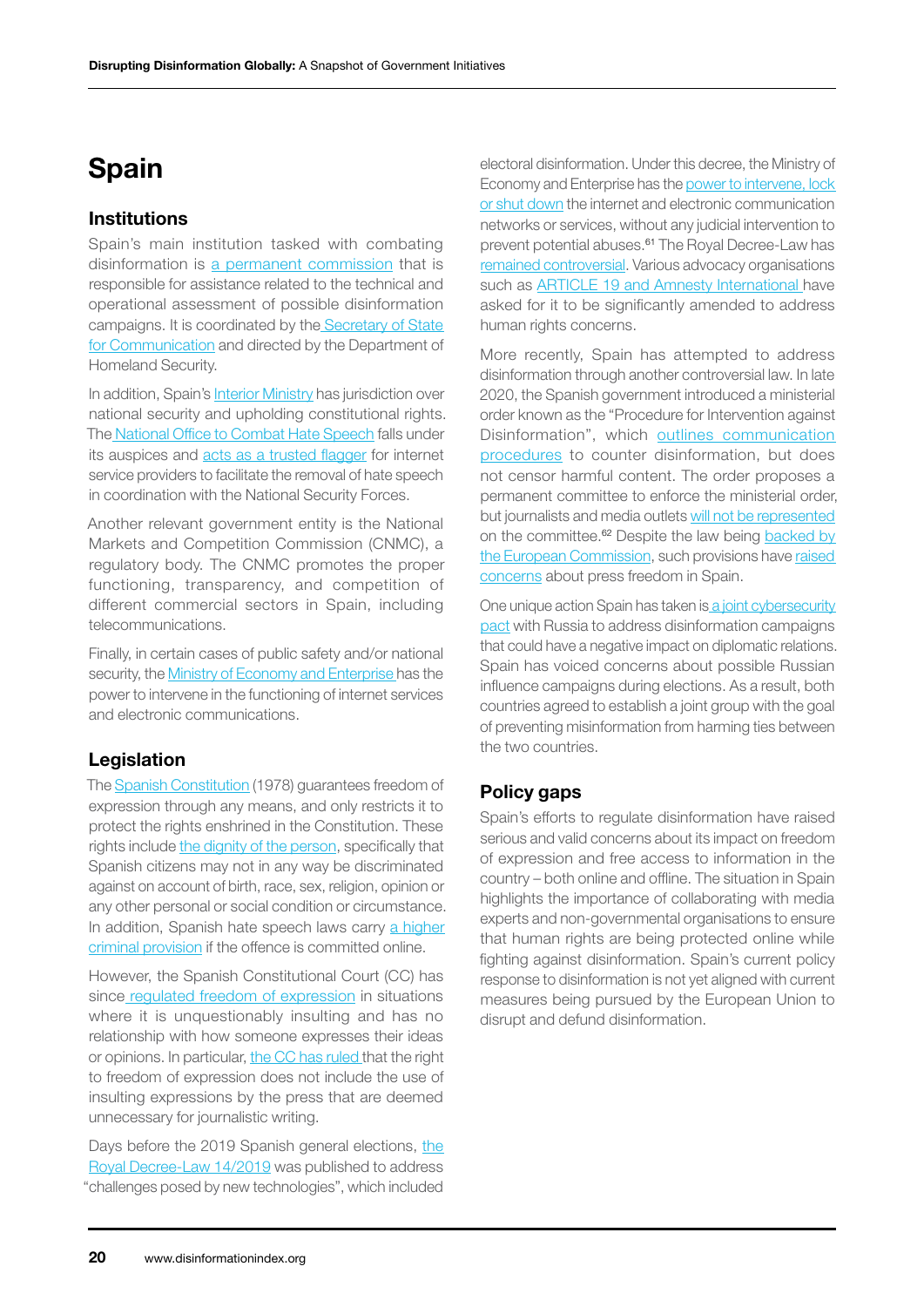## United Kingdom

#### Institutions

In the UK, the responsibility to develop policies to combat disinformation is largely centred with the [Minister of State](https://www.gov.uk/government/ministers/minister-of-state-for-digital-and-culture)  [for Digital and Culture](https://www.gov.uk/government/ministers/minister-of-state-for-digital-and-culture) and its [Department for Digital,](https://www.gov.uk/government/organisations/department-for-digital-culture-media-sport)  [Culture, Media and Sport](https://www.gov.uk/government/organisations/department-for-digital-culture-media-sport) (DCMS).This is the body that has proposed the **Online Safety Bill**.

However, there are other authorities and institutions that will be involved in enforcement measures and sanctions once this proposed regulatory framework is established.

The [Competition and Markets Authority,](https://www.gov.uk/government/organisations/competition-and-markets-authority) and namely the [Digital Markets Unit](https://www.gov.uk/government/collections/digital-markets-unit) (DMU), is to be included in these regulatory efforts. The DMU was set up in April 2021 to "operationalise the future pro-competition regime" that the UK is setting up for its digital market, including large platforms and how they conduct their business (including harm to and for consumers).63

Another key actor to be included in this regulatory landscape is [OFCOM](https://www.ofcom.org.uk/home) (the Office of Communications), which is the UK's regulator of its communication services. OFCOM is tasked by Parliament to oversee the enforcement of related regulations as an independent organisation.

In addition to these bodies and institutions, the UK government has more recently set up a [counter](https://www.politico.eu/article/uk-gears-up-anti-vax-battle/?utm_source=POLITICO.EU&utm_campaign=e6f173ef91-EMAIL_CAMPAIGN_2020_11_18_07_13&utm_medium=email&utm_term=0_10959edeb5-e6f173ef91-190176065)[disinformation unit](https://www.politico.eu/article/uk-gears-up-anti-vax-battle/?utm_source=POLITICO.EU&utm_campaign=e6f173ef91-EMAIL_CAMPAIGN_2020_11_18_07_13&utm_medium=email&utm_term=0_10959edeb5-e6f173ef91-190176065) to fight false claims about the coronavirus. The unit provides weekly reports to ministers on the trends of coronavirus disinformation online.

#### Legislation

In May 2021, the Minister of State for Digital and Culture introduced to Parliament a [draft of the Online Safety Bill](https://assets.publishing.service.gov.uk/government/uploads/system/uploads/attachment_data/file/985033/Draft_Online_Safety_Bill_Bookmarked.pdf), which is intended to regulate illegal and harmful content on the internet. The proposed draft calls for the most popular social media sites to act on content that is harmful but not unlawful (which includes disinformation). If the draft is approved, these sites will be required to specify in their terms and conditions how they will carry out this obligation. OFCOM is tasked with overseeing the regulation once the bill is adopted. As it is currently proposed, OFCOM will be given the power to fine companies that fail in their new "duty of care" up to £18 million, or 10% of annual global turnover, whichever is higher. OFCOM will also have the power to block access to sites. As the Online Safety Bill is currently drafted, it proposes a new criminal offence for senior managers if their technology firms do not improve safety as part of their "duty of care".

The Online Safety Bill built upon previous government [consultations](https://www.gov.uk/government/consultations/online-harms-white-paper/outcome/online-harms-white-paper-full-government-response) and investigations into disinformation and online harm. The British Parliament, for example, [published a 2019 report](https://publications.parliament.uk/pa/cm201719/cmselect/cmcumeds/1791/1791.pdf) on disinformation and fake news that was the result of an inquiry spanning more than 18 months.

#### Policy gaps

Even though aspects of the draft Online Safety Bill seem promising, there are places where GDI believes it should be strengthened. The current draft regulation does not include a definition of disinformation nor is there an explicit mention of the monetisation of disinformation, through online advertising or other channels such as e-commerce and e-payment systems. The draft Online Safety Bill also focuses on "user-to-user services", which means that content on news publishers' own websites generally will not fall within the scope of the law. This limits the reach of the Online Safety Bill and could potentially dampen its ability to reduce disinformation.

## United States

#### **Institutions**

In the US, various government entities are tasked with combating disinformation, with the responsibilities spread out institutionally.

In terms of foreign disinformation, the main body is the [Global Engagement Center](https://2009-2017.state.gov/r/gec//index.htm) (GEC), which is housed under the US State Department. The GEC was set up by the 2017 National Defense Authorization Act to coordinate interagency efforts to counter foreign propaganda and disinformation. It is tasked with tracking, exposing and identifying disinformation narratives. While its original focus was on counter-terrorism, the GEC has [recently expanded](https://www.state.gov/briefing-with-special-envoy-lea-gabrielle-global-engagement-center-on-disinformation-and-propaganda-related-to-covid-19/) its work to include mis- and disinformation on COVID-19.

In addition to the GEC, there is also the Cybersecurity and Infrastructure Security Agency (CISA) which has a [Mis-, Dis-, Malinformation team](https://www.cisa.gov/mdm) that addresses both foreign and domestic cases of disinformation. This team covers disinformation during elections and, since May 2020, has also provided information about [COVID-19](https://www.cisa.gov/publication/covid-19-disinformation-activity)  [disinformation.](https://www.cisa.gov/publication/covid-19-disinformation-activity)

In addition to these bodies, there are other government agencies that have regulatory powers to address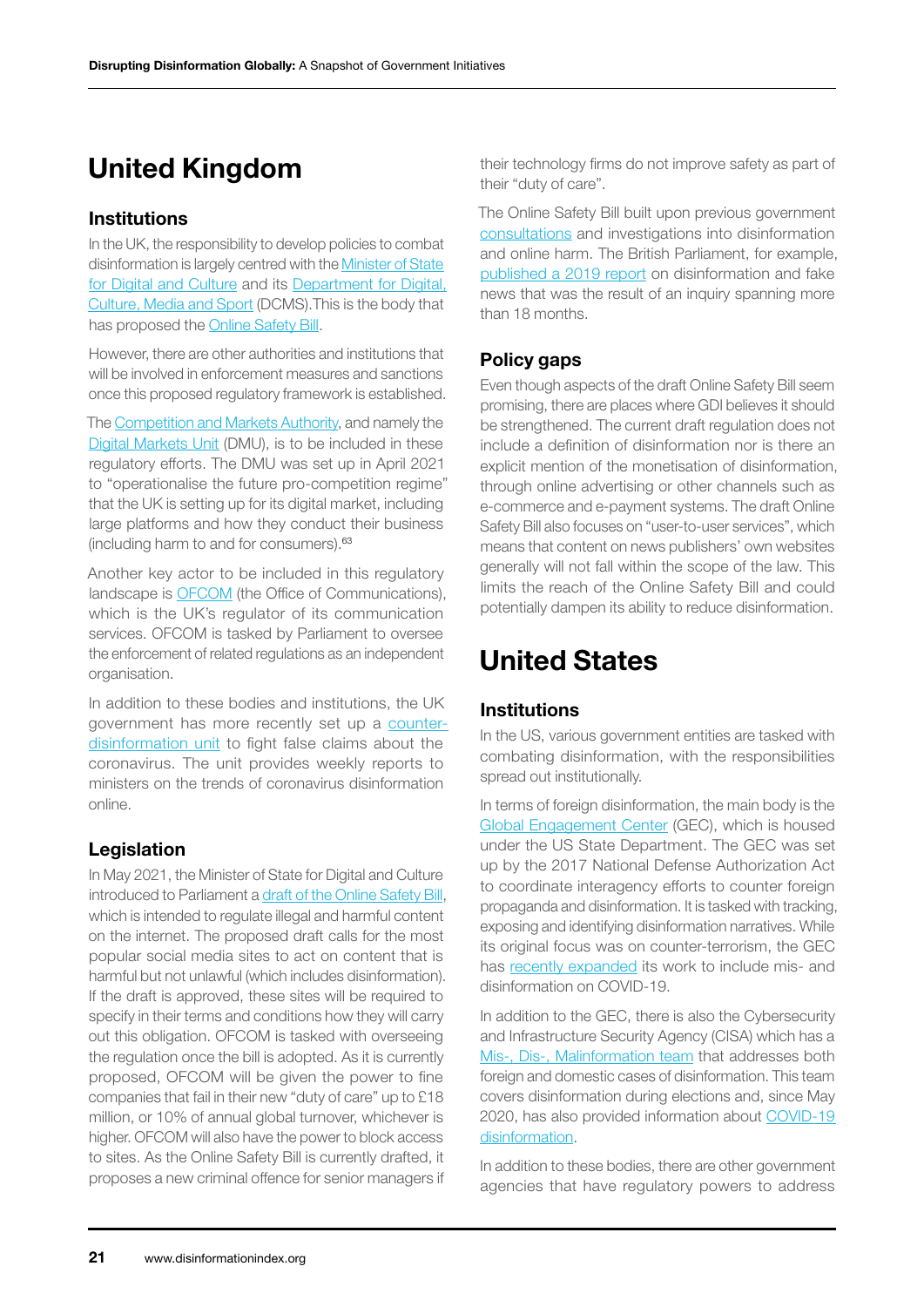cases of disinformation. The Federal Communications Commission (FCC) [prohibits broadcasting false](https://www.fcc.gov/consumers/guides/broadcasting-false-information)  [information t](https://www.fcc.gov/consumers/guides/broadcasting-false-information)hat could cause significant public harm an[d may act on complaints](https://www.fcc.gov/consumers/guides/broadcasting-false-information) if broadcasters intentionally distort the news. The Federal Trade Commission (FTC), is tasked with protecting US consumers and [enforces truth-in-advertising laws](https://www.ftc.gov/news-events/media-resources/truth-advertising). Specifically, the FTC requires that ["ads be truthful, not misleading, and,](https://www.ftc.gov/news-events/media-resources/truth-advertising)  [when appropriate, backed by scientific evidence".](https://www.ftc.gov/news-events/media-resources/truth-advertising) Since the outbreak of COVID-19, the FTC has been sending [warning letters](https://www.ftc.gov/coronavirus/enforcement/warning-letters) to companies that violate this policy and are placing advertisements that contain false or misleading information regarding COVID-19.

#### Legislation

The main piece of US legislation that relates to disinformation is Section 230 of the Communications Decency Act (1996), which shields platforms from civil liability for third-party content published on their service. [Section 230 remains controversial](https://www.cfr.org/in-brief/trump-and-section-230-what-know). Some technology experts state that removing Section 230 would cripple large internet companies with lawsuits, while others state that it has allowed harmful content to spread unchecked.64

As a result, Congress is currently looking at solutions to either build on Section 230 via reform proposals, or to completely override it through new legislation. For example, the [SAFE TECH Act,](https://www.warner.senate.gov/public/_cache/files/4/f/4fa9c9ba-2b34-4854-8c19-59a0a9676a31/66DECFBC0D6E6958C2520C3A6A69EAF6.safe-tech-act---final.pdf) which was introduced in February 2021, would make it clear that Section 230 does not provide platform immunity for issues related to advertisements or other paid content, enforcement of civil rights laws online and online stalking, harassment and intimidation. Another similar initiative is the [Protecting Americans from Dangerous Algorithms Act](https://eshoo.house.gov/media/press-releases/reps-eshoo-and-malinowski-reintroduce-bill-hold-tech-platforms-accountable), which was reintroduced in March 2021. This Act seeks to specifically hold social media companies accountable for their "algorithmic amplification of harmful, radicalising content that leads to offline violence", which would include disinformation. The proposed measure would amend Section 230 so that platforms do not have immunity when it comes to extremist or harmful content.

Several other bills that could have a significant impact on the spreading of disinformation in the US have also been recently introduced to Congress. The **Algorithmic Justice** [and Online Platform Transparency Act of 2021,](https://www.markey.senate.gov/imo/media/doc/ajopta.pdf) also sometimes referred to as the Markey/Matsui Bill, points out the disproportionate impacts disinformation has on marginalised communities and will create an algorithm task force that will study the discrimination promoted by algorithms. Advertising regulations will also be introduced, but there is no mention of regulating advertising that funds disinformation. Other relevant legislation includes the [Corporate Executive Accountability Act](https://www.warren.senate.gov/newsroom/press-releases/senator-warren-unveils-bill-to-expand-criminal-liability-to-negligent-executives-of-giant-corporations), which makes it easier to send executives to jail for serious online crimes if their company makes over \$1 billion in annual revenue.

There are also newly pending bills that have the potential to change the digital advertising landscape in the US. The [American Choice and Innovation Online Act](https://www.congress.gov/bill/117th-congress/house-bill/3816/text?r=43&s=1) would outlaw platforms from favouring their own products and services. This could have an impact on Google Ads, which currently is the dominant force in the advertising technology (ad-tech) world, [providing 98% of online](https://w3techs.com/technologies/details/ad-google)  [advertising](https://w3techs.com/technologies/details/ad-google) according to a recent internet survey. Similarly, [the Ending Platform Monopolies Act,](https://www.congress.gov/bill/117th-congress/house-bill/3825/text?r=34&s=1) which would forbid companies with at least 50 million monthly active US users and a market cap of \$600 billion or more from operating businesses that would cause them to advantage their own products and services (such as online advertising).

#### Policy gaps

While the US has some policy initiatives targeting disinformation, there is no single piece of legislation or soft policy (such as a code of practice) that specifically focuses on disinformation, its financial drivers and/or the online harm that it creates. The new draft bills currently proposed do attempt to address this shortfall but they are not fully harmonised with measures currently being pursued in other countries and regions, such as the UK and the EU. If these other bills move forward, they would make companies liable for disinformation and harmful content being peddled on their platforms.

### European Union

#### **Institutions**

The European Commission has various directorates and cabinets that are tasked with initiatives to combat disinformation.65 There are also various EU parliamentary committees that have a remit on foreign and domestic disinformation.<sup>66</sup>

Other relevant institutions are the European Union Agency for Network and Information Security [\(ENISA\)](https://www.enisa.europa.eu/about-enisa), which is the EU-wide agency dealing with issues of cybersecurity (which indirectly overlaps with coordinated disinformation campaigns) and the Body of European Regulators for Electronic Communications ([BEREC\)](https://digital-strategy.ec.europa.eu/en/policies/body-european-regulators-electronic-communications),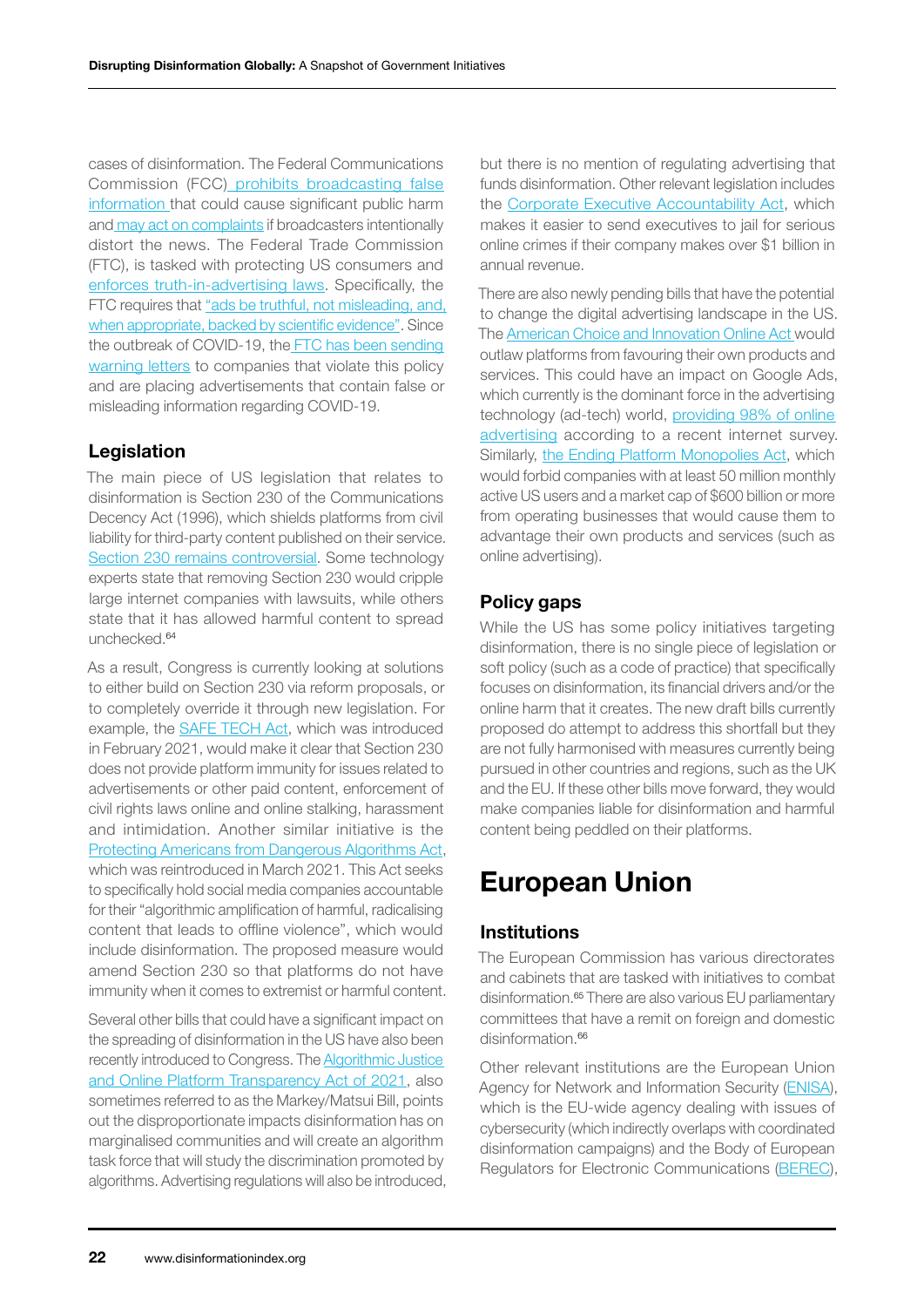which works with member states to implement the telecommunications directives of the European Commission. In addition, [the European Data Protection](https://edps.europa.eu/about-edps/members-mission/supervisors_en)  [Supervisor](https://edps.europa.eu/about-edps/members-mission/supervisors_en) (currently Wojciech Wiewiórowski) plays a key role in enforcing [the General Data Protection Regulation](https://gdpr-info.eu/) (GDPR), which helps protect personal data and privacy.

#### **Legislation**

There are some overarching EU frameworks that relate to online freedom of speech, information and related protections. The EU Charter of Fundamental Rights, for example, outlines the right to freedom of expression and free access to information ([Article 11\).](https://fra.europa.eu/en/eu-charter/article/11-freedom-expression-and-information)<sup>67</sup>

As noted above, three key regulatory initiatives have been proposed to combat disinformation across the European Union: the Digital Services Act (DSA), the Digital Markets Act (DMA) and the EU Code of Practice on Disinformation (voluntary regulation). The [DSA's goal](https://digital-strategy.ec.europa.eu/en/policies/digital-services-act-package) is to create a safer digital space in which the fundamental rights of all users of digital services are protected and to promote innovation within the EU and globally. The DSA, when passed, will issue a common set of regulations for intermediaries within a single market.

The sister legislation to the DSA is [the Digital Markets Act](https://ec.europa.eu/info/strategy/priorities-2019-2024/europe-fit-digital-age/digital-markets-act-ensuring-fair-and-open-digital-markets_en) (DMA), which will require new transparency obligations and a regulatory framework for advertising technology (ad-tech) and other online monetisation companies operating within the EU. For online advertising specifically, relevant platforms and services will be required to provide advertisers and publishers with information about pricing and other relevant information related to the advertising value chain.

In contrast, [the EU Code or Practice](https://digital-strategy.ec.europa.eu/en/policies/code-practice-disinformation) is a law that has issued new quidance<sup>68</sup> for including the monetary incentives of disseminating disinformation. The EU code is similar in scope to the Australian code and has some common language when discussing issues related to disinformation. However, the EU code states that disinformation can have the purpose of economic gain and also has a section discussing the financial incentives fuelling the spread of disinformation. Still, both codes take a voluntary rather than a regulatory approach to signing and abiding by certain standards of the code.

Another framework, which is not legislation, is the  $E\cup$ [Democracy Action Plan](https://ec.europa.eu/commission/presscorner/detail/en/ip_20_2250) (EDAP), which aims to address specific challenges to democratic systems in the EU and its member states. Among the areas it covers is the need to counter disinformation. The framework, while not legally binding, sets out areas where regulations and policy are needed, including advertising.

#### Policy gaps

The EU has taken the lead in proposing policies and regulations that combat disinformation through a wholeof-industry approach that also targets removing the financial incentives of online disinformation. There are still a few areas where the EU's current legislation could be strengthened and both the Digital Services Act and the Digital Markets Act are currently under consultation in the European Parliament and member states. Both Acts will undergo amendments and the next 12 to 18 months will be critical for defining their regulatory remits.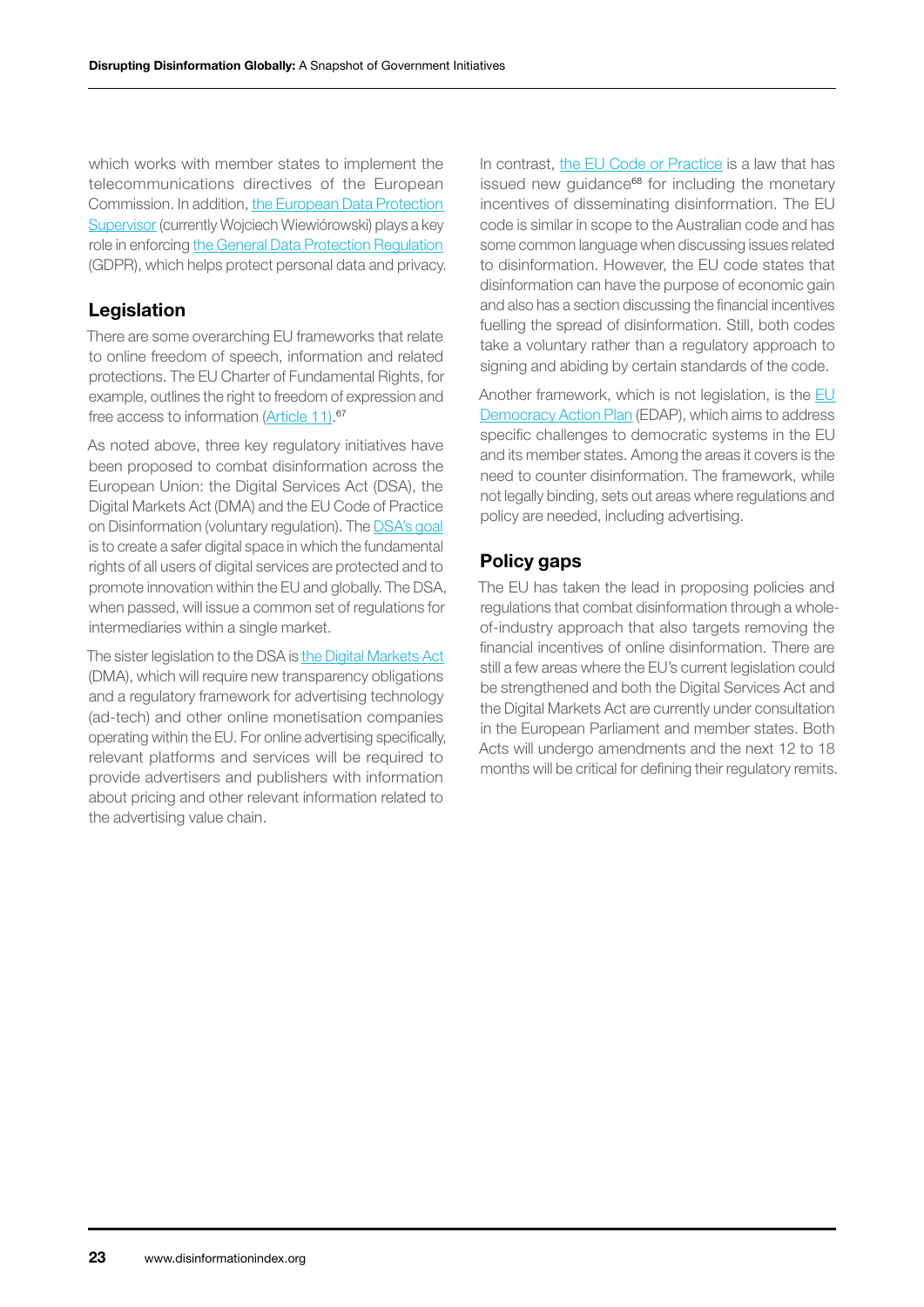## Endnotes

1 See: [https://disinformationindex.org/2021/07/want](https://disinformationindex.org/2021/07/want-less-awful-content-stop-focusing-on-content-moderation)[less-awful-content-stop-focusing-on-content-moderation](https://disinformationindex.org/2021/07/want-less-awful-content-stop-focusing-on-content-moderation).

2 For a full list of GDI's country risk assessments, see: [https://disinformationindex.org/research.](https://disinformationindex.org/research/)

3 See: [https://www.statista.com/statistics/262966/](https://www.statista.com/statistics/262966/number-of-internet-users-in-selected-countries) [number-of-internet-users-in-selected-countries](https://www.statista.com/statistics/262966/number-of-internet-users-in-selected-countries) and for India, [https://www.trai.gov.in/sites/default/files/PR\\_](https://www.trai.gov.in/sites/default/files/PR_No.101of2020_0.pdf) [No.101of2020\\_0.pdf](https://www.trai.gov.in/sites/default/files/PR_No.101of2020_0.pdf).

4 These are in order of magnitude: China = 765 million; India = 391 million;  $USA = 245$  million; Brazil = 126 million; Japan = 116 million; and Russia = 109 million. Data is based on 2017 figures; see:<https://ourworldindata.org/internet>.

5 The categories were defined using the following parameters: Elections: Actions to address specifically election-related disinformation; Hate speech: Restricted or criminalised hate speech; Advertising: Actions to address the issue of advertising on disinformation sites providing funding to purveyors of harmful content; Interagency task force: The existence of a permanent or temporary task force to combat disinformation within relatively recent history (a decade prior to this investigation, 2011–2021); Non-compliance sanctions: Law, ministerial orders or similar governmental actions that institute some form of sanction against the creation or dissemination of specifically disinformation or deliberately false information, not including defamation or hate speech.

6 In each of the countries (except for the UK and US where GDI extensively works), we asked GDI's local partner or other known expert to review our findings and provide feedback: Argentina: Chequeado; Australia: Reset Australia; Brazil: ITS Rio; Canada: CIGI; EU: EUDisinfoLab; France: Institut Montaigne; Germany: Stiftung Neue Verantwortung; India: Centre for Internet and Society; Italy: IIT/CNR and Sapienza University of Rome; South Africa: Code for Africa; Spain: Universad Carlos III de Madrid (UC3M).

7 It has been argued that a potential solution to Section 230 could be to build upon existing precedent. As it stands, Section 230 does not cover illegal content. It could be expanded so that it does cover harmful content or electoral disinformation that threatens democracy. This would ensure that companies are held accountable for disinformation being shared on their platforms.

8 Minor sections of the law, which created an official online hate speech watchdog, will still stand. For more information, see: [https://www.nytimes.com/2020/06/18/](https://www.nytimes.com/2020/06/18/world/europe/france-internet-hate-speech-regulation.html) [world/europe/france-internet-hate-speech-regulation.](https://www.nytimes.com/2020/06/18/world/europe/france-internet-hate-speech-regulation.html) [html](https://www.nytimes.com/2020/06/18/world/europe/france-internet-hate-speech-regulation.html). Similar to Germany's NetzDG, the law would have required digital media platforms to remove discriminatory and sexually abusive comments within 24 hours of being flagged by users.

9 For example, the **SAFE TECH Act**, which was introduced in February 2021, would make it clear that Section 230 does not provide platform immunity for issues related to advertisements or other paid content, enforcement of civil rights laws online and online stalking, harassment and intimidation. Another similar initiative is the [Protecting Americans from Dangerous Algorithms Act,](https://eshoo.house.gov/media/press-releases/reps-eshoo-and-malinowski-reintroduce-bill-hold-tech-platforms-accountable) which was reintroduced in March 2021. This Act seeks to specifically hold social media companies accountable for their "algorithmic amplification of harmful, radicalising content that leads to offline violence", which would include disinformation. For more information, see the Annex.

10 The model in Australia has been criticised by some local organisations as being captured by industry since the regulator has devolved the code's design and implementation to an industry body. See: [https://au.reset.](https://au.reset.tech/news/big-tech-s-australian-code-of-practice-on-disinformation-is-both-pointless-and-shameless/) [tech/news/big-tech-s-australian-code-of-practice-on](https://au.reset.tech/news/big-tech-s-australian-code-of-practice-on-disinformation-is-both-pointless-and-shameless/)[disinformation-is-both-pointless-and-shameless.](https://au.reset.tech/news/big-tech-s-australian-code-of-practice-on-disinformation-is-both-pointless-and-shameless/) For its part, the government requested that the Australian Communications and Media Authority (ACMA) provide a report by June 2021 on the code of practice process and the state of disinformation in Australia. The report has not yet been published as of this writing. See: [https://www.](https://www.acma.gov.au/online-misinformation) [acma.gov.au/online-misinformation](https://www.acma.gov.au/online-misinformation).

11 This task force was recalled into service for the September 2021 snap elections.

#### 12 See p. 3: [https://dserver.bundestag.de/](https://dserver.bundestag.de/btd/19/124/1912489.pdf) [btd/19/124/1912489.pdf.](https://dserver.bundestag.de/btd/19/124/1912489.pdf)

13 The German Press Council is also tasked with enforcing the Press Code, but the code is joined on a voluntary basis, which means that it typically does not cover social media platforms or their users. In the UK, one press body, IPSO, acts as the independent newspaper regulator and [imposes sanctions on members](https://www.ipso.co.uk/monitoring/editorial-standards-monitoring/) who break the code of conduct. This code of conduct contains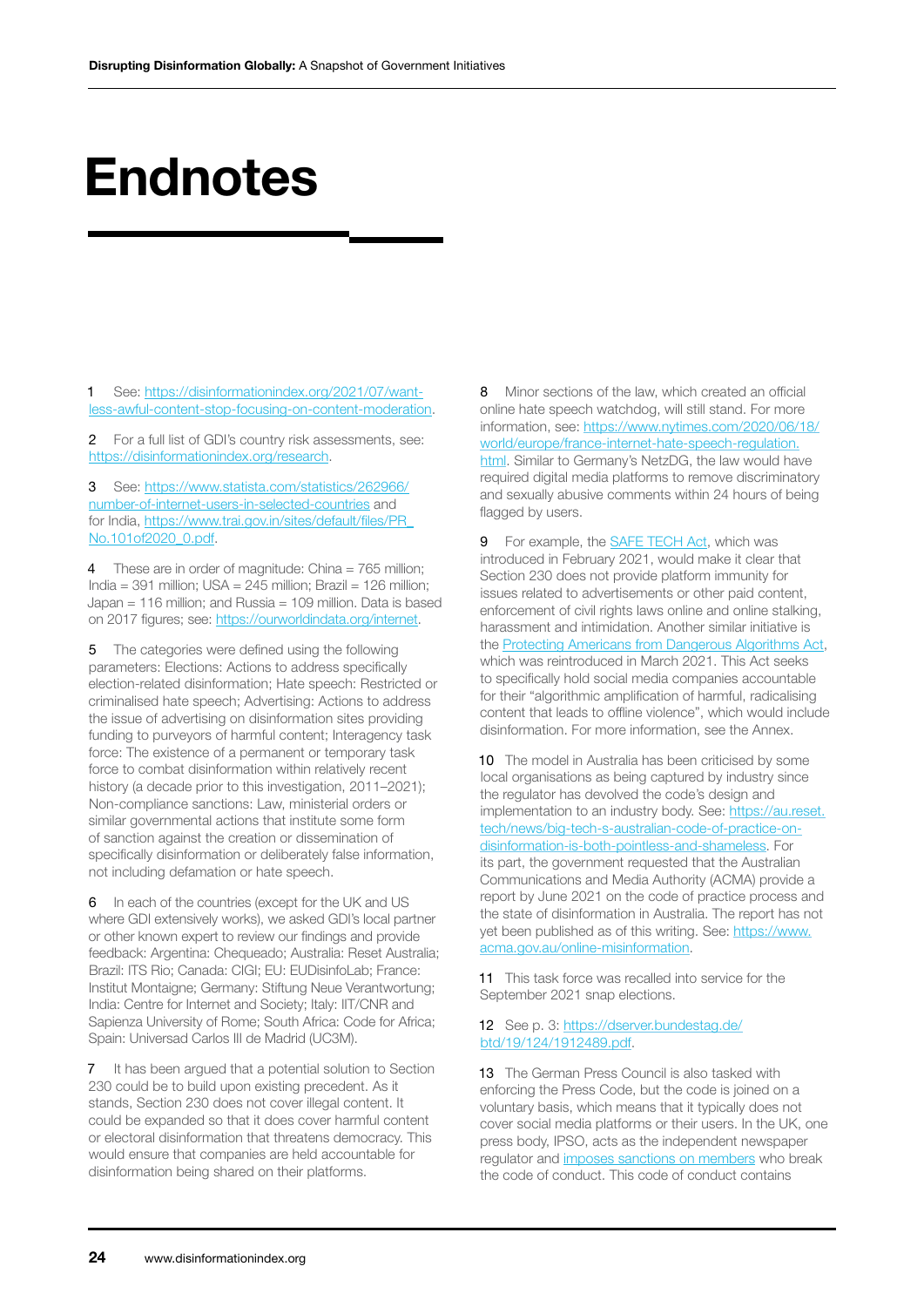stipulations for publishing "inaccurate, misleading or distorted information or images, including headlines not supported by the text". IMPRESS in the UK is another voluntary press-regulating organisation that offers benefits such as legal protection in return for adherence to their journalistic standards. For more information, see: [https://](https://www.impress.press/standards/) [www.impress.press/standards.](https://www.impress.press/standards/)

14 The UK's Department for Digital, Culture, Media and Sport has published a proposed regime framework for consultation until October 2021: [https://assets.publishing.](https://assets.publishing.service.gov.uk/government/uploads/system/uploads/attachment_data/file/1003913/Digital_Competition_Consultation_v2.pdf) [service.gov.uk/government/uploads/system/uploads/](https://assets.publishing.service.gov.uk/government/uploads/system/uploads/attachment_data/file/1003913/Digital_Competition_Consultation_v2.pdf) [attachment\\_data/file/1003913/Digital\\_Competition\\_](https://assets.publishing.service.gov.uk/government/uploads/system/uploads/attachment_data/file/1003913/Digital_Competition_Consultation_v2.pdf) [Consultation\\_v2.pdf](https://assets.publishing.service.gov.uk/government/uploads/system/uploads/attachment_data/file/1003913/Digital_Competition_Consultation_v2.pdf).

15 This new guidance encourages all parts of the advertising industry, including the brands that participate in online advertising, to join the code and work to defund disinformation. It asks for increased transparency and accountability around the placement of advertisements. Signatories are required to make their recommender systems public, have systems in place for users to flag disinformation and warn users who interact with content marked false by fact-checkers. It also proposes a permanent disinformation task force composed of signatories, experts and representatives from relevant organisations that will adapt the code in view of technological, societal, market and legislative developments. The establishment of a permanent task force would show a long-term commitment to fighting disinformation. See: [https://ec.europa.eu/commission/](https://ec.europa.eu/commission/presscorner/detail/en/ip_21_2585) [presscorner/detail/en/ip\\_21\\_2585](https://ec.europa.eu/commission/presscorner/detail/en/ip_21_2585).

16 For more information regarding this and the case of journalist Gustavo Raúl Romero, see: [https://](https://freedomhouse.org/country/argentina/freedom-net/2020) [freedomhouse.org/country/argentina/freedom-net/2020.](https://freedomhouse.org/country/argentina/freedom-net/2020)

17 For an assessment of Argentina's media restrictions in response to COVID-19, see: [https://gjia.georgetown.](https://gjia.georgetown.edu/2021/01/19/argentinas-new-media-regulations-create-jitters-over-information-control/) [edu/2021/01/19/argentinas-new-media-regulations-create](https://gjia.georgetown.edu/2021/01/19/argentinas-new-media-regulations-create-jitters-over-information-control/)[jitters-over-information-control.](https://gjia.georgetown.edu/2021/01/19/argentinas-new-media-regulations-create-jitters-over-information-control/)

18 Punishment for crimes against public order and inciting public violence include [three to six years'](https://perma.cc/UKU8-JL7N) imprisonment. False accusations under the penal code can also result in a fine of 3,000 to 30,000 pesos. Intentionally disgracing or dishonouring an individual is also punishable with a fine from 1,500 to 20,000 pesos.

19 This approach of prioritising educational programmes over regulation to combat disinformation was suggested by William Evanina, the director of the US National Counterintelligence and Security Center, as a possible solution to combating disinformation while not infringing on people's freedom of speech. For information, see: [https://](https://www.bloomberg.com/news/articles/2020-10-15/u-s-intelligence-official-says-social-media-big-vulnerability) [www.bloomberg.com/news/articles/2020-10-15/u-s](https://www.bloomberg.com/news/articles/2020-10-15/u-s-intelligence-official-says-social-media-big-vulnerability)[intelligence-official-says-social-media-big-vulnerability](https://www.bloomberg.com/news/articles/2020-10-15/u-s-intelligence-official-says-social-media-big-vulnerability) and [https://www.dni.gov/index.php/newsroom/press-releases/](https://www.dni.gov/index.php/newsroom/press-releases/item/2135-statement-by-ncsc-director-william-evanina-100-days-until-election-2020) [item/2135-statement-by-ncsc-director-william-evanina-](https://www.dni.gov/index.php/newsroom/press-releases/item/2135-statement-by-ncsc-director-william-evanina-100-days-until-election-2020)[100-days-until-election-2020](https://www.dni.gov/index.php/newsroom/press-releases/item/2135-statement-by-ncsc-director-william-evanina-100-days-until-election-2020).

20 This could include engaging with the public school curriculum: see the France report section.

21 This could be a reflection of the country's recent history with repression of the media under its military dictatorship (1976–1983) and the continued tension that exists between its media and political leadership in an increasingly politically polarised country. Brazil, another country in this report that has [struggled with polarisation](https://carnegieendowment.org/2021/02/17/brazil-s-polarization-and-democratic-risks-pub-83783), has also implemented media literacy initiatives into its policy response to disinformation.

22 In 2019, it started an advertising campaign called ["Stop and Consider''](https://www.aph.gov.au/About_Parliament/Parliamentary_Departments/Parliamentary_Library/pubs/BriefingBook46p/FakeNews), which encouraged citizens to examine the source of their information when they see news during the election campaign.

23 The Australian Communications and Media Authority (ACMA) [issued a position paper o](https://www.acma.gov.au/sites/default/files/2020-06/Misinformation%20and%20news%20quality%20position%20paper.pdf)n misinformation and news quality in Australia. The government requested [that ACMA provide a report by June 2021](https://www.acma.gov.au/sites/default/files/2020-06/Misinformation%20and%20news%20quality%20position%20paper.pdf) on the code of practice process and the state of disinformation in Australia. The report will include an assessment of the code development process; the content of the code(s) and resulting measures, and the state of disinformation in Australia.

24 Some highlights from the reports include that Google [blocked and removed](https://digi.org.au/wp-content/uploads/2021/05/Google-Report-AU-Code-of-Practice-on-Disinformation-and-Misinformation-1.pdf) 3.1 billion bad advertisements globally in 2020. In the same year, Facebook [removed over](https://digi.org.au/wp-content/uploads/2021/05/Facebook-commitments-under-disinfo-and-misinfo-code-final-report.pdf)  [14 million](https://digi.org.au/wp-content/uploads/2021/05/Facebook-commitments-under-disinfo-and-misinfo-code-final-report.pdf) pieces of content that constituted misinformation related to COVID-19. Signatory reports are to be issued annually going forward, after the initial three-month reports were provided.

#### 25 For example, see: [https://au.reset.tech/news/](https://au.reset.tech/news/submission-on-the-australian-code-of-practice-on-disinformation/) [submission-on-the-australian-code-of-practice-on](https://au.reset.tech/news/submission-on-the-australian-code-of-practice-on-disinformation/)[disinformation](https://au.reset.tech/news/submission-on-the-australian-code-of-practice-on-disinformation/).

26 For example, while Australia's code does mention the monetary incentives that promote the dissemination of disinformation, it does not outline areas for action to demonetise such content, nor are a sufficient number of online monetisation platforms (such as Amazon, PayPal and eBay) currently signatories to the code.

27 The [programme has several](https://english.tse.jus.br/noticias-tse-en/2019/Setembro/tse-launches-the-program-against-disinformation-focused-on-the-2020-elections) components, including promoting organisational cohesion, media literacy, containing disinformation and improving technical resources to combat the problem. The Superior Electoral Court plans to [launch a website](https://english.tse.jus.br/noticias-tse-en/2019/Setembro/tse-launches-the-program-against-disinformation-focused-on-the-2020-elections) that will collect information about disinformation and also to publish a book from the disinformation debates they host.

28 For criticisms of this task force, see: [https://](https://chargedaffairs.org/brazils-fake-news-problem/) [chargedaffairs.org/brazils-fake-news-problem](https://chargedaffairs.org/brazils-fake-news-problem/) and for more information: [http://www.thebrazillawblog.com/brazilian](http://www.thebrazillawblog.com/brazilian-task-force-to-combat-fake-news-before-election/)[task-force-to-combat-fake-news-before-election.](http://www.thebrazillawblog.com/brazilian-task-force-to-combat-fake-news-before-election/)

29 Anatel's regulatory agenda for 2021– 2022 can be found here: [https://sistemas.](https://sistemas.anatel.gov.br/anexar-api/publico/anexos/download/5c87f7cb798332bf9d890d0fded916bf) [anatel.gov.br/anexar-api/publico/anexos/](https://sistemas.anatel.gov.br/anexar-api/publico/anexos/download/5c87f7cb798332bf9d890d0fded916bf) [download/5c87f7cb798332bf9d890d0fded916bf](https://sistemas.anatel.gov.br/anexar-api/publico/anexos/download/5c87f7cb798332bf9d890d0fded916bf).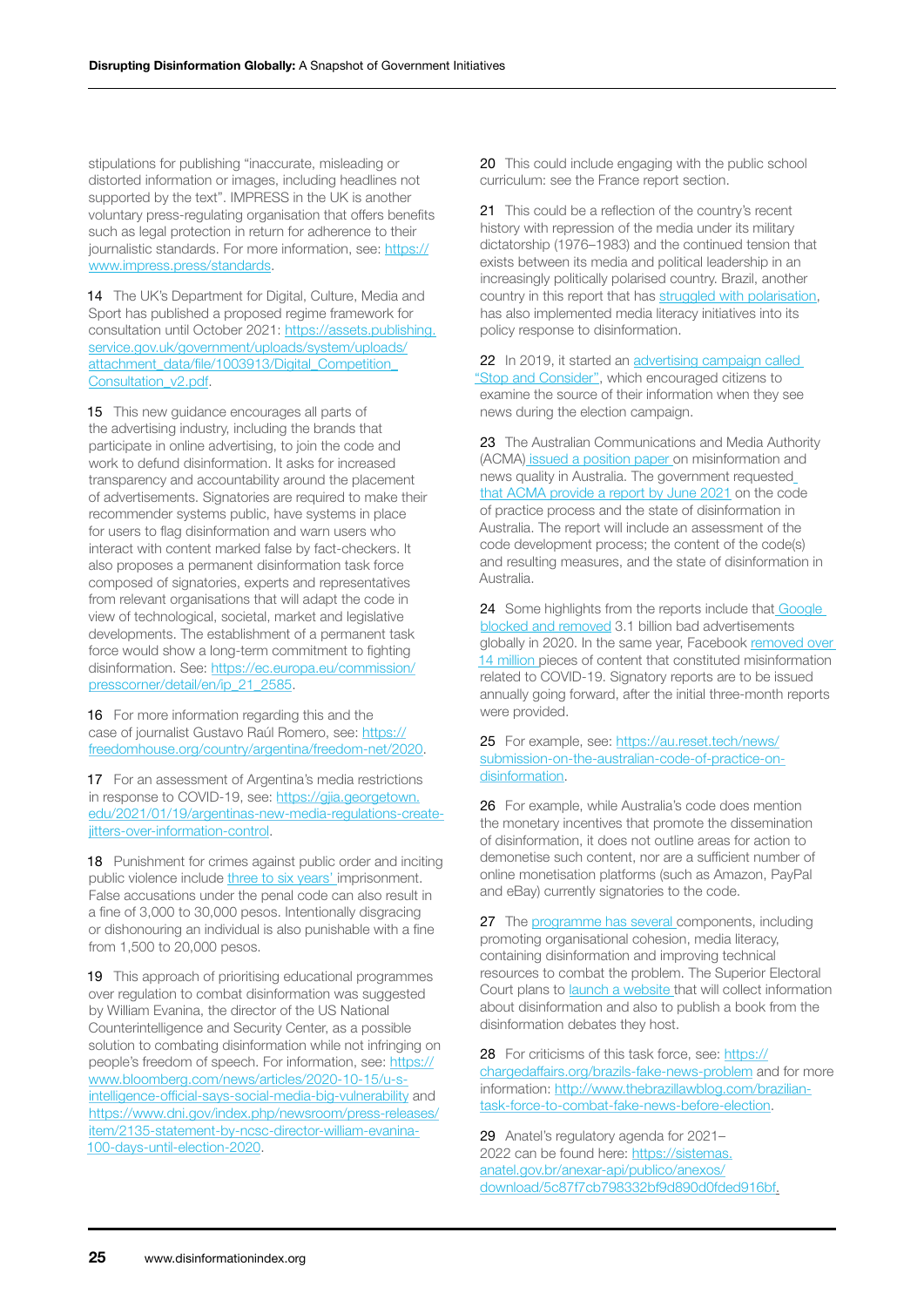30 For example, the definition of disinformation used in the law is vague, which could allow it to be used to silence political opponents. In addition, the proposed law's definition of an "inauthentic account", which includes using a fake name, could cause conflict between the social profiles and legal names of individuals, such as those from the trans community.

31 The task force existed only for the Canadian election, but it will be activated again when there is a federal election in September 2021.

32 The clerk of the Privy Council serves on the CEIPP and is the head of the Canadian civil service.

33 The proposed law will [create a new regulator](https://www.lexology.com/library/detail.aspx?g=05da3abd-c565-4ae7-8f5a-b11b17d716a5) with fairly broad auditing powers over the online space and will be guided by an oversight board that will be responsible for Canada's privacy laws. Furthermore, it will add [a new](https://www.newswire.ca/news-releases/government-of-canada-takes-action-to-protect-canadians-against-hate-speech-and-hate-crimes-887560092.html)  [definition of "hatred" t](https://www.newswire.ca/news-releases/government-of-canada-takes-action-to-protect-canadians-against-hate-speech-and-hate-crimes-887560092.html)o the Canadian Criminal Code based on the Supreme Court of Canada's decisions. It will also [add a peace bond](https://www.newswire.ca/news-releases/government-of-canada-takes-action-to-protect-canadians-against-hate-speech-and-hate-crimes-887560092.html), designed to prevent hate propaganda offences and hate speech, to the criminal code.

34 At the date of this report (September 2021), none of these reports could be found online. Companies will have to issue reports regarding breaches of data and privacy, but reports will most likely not cover transparency of advertisements due to it falling between the jurisdiction of two parts of the Canadian government (democratic institutions are under the Ministry of Intergovernmental Affairs and media regulation is the responsibility of the Ministry of Heritage).

35 For example, during the 2017 presidential election, there was [a massive leak](https://perma.cc/8EMG-QP65) of then candidate Emmanuel Macron's emails, with likely indications that the breach was committed by Russia. CNCCEP issued a press release, stating that the media should not report on it, and reminding them that disseminating disinformation can be a criminal offense.

36 The same action will be fined €135,000 if found to disrupt the morale of the French armed forces or impede their war efforts.

37 There are [three major provisions](https://www.poynter.org/ifcn/anti-misinformation-actions/) to the law: a judge who acts proportionally to halt the spread of misinformation 48 hours after there has been a notification; a requirement that platforms publish who has purchased campaign ads and at what price; and new administrative and executive powers to the broadcasting regulator, the CSA, to ensure that platforms abide by the law.

38 Minor sections of the law, which created an official online hate speech watchdog, will still stand. For more information, see: [https://www.nytimes.com/2020/06/18/](https://www.nytimes.com/2020/06/18/world/europe/france-internet-hate-speech-regulation.html) [world/europe/france-internet-hate-speech-regulation.html.](https://www.nytimes.com/2020/06/18/world/europe/france-internet-hate-speech-regulation.html)

39 For critiques, see: [https://foreignpolicy.](https://foreignpolicy.com/2018/05/29/macrons-fake-news-solution-is-a-problem/) [com/2018/05/29/macrons-fake-news-solution](https://foreignpolicy.com/2018/05/29/macrons-fake-news-solution-is-a-problem/)[is-a-problem/](https://foreignpolicy.com/2018/05/29/macrons-fake-news-solution-is-a-problem/); [https://www.forbes.com/sites/](https://www.forbes.com/sites/simonchandler/2020/05/14/french-social-media-law-is-another-coronavirus-blow-to-freedom-of-speech/) [simonchandler/2020/05/14/french-social-media-law-is-](https://www.forbes.com/sites/simonchandler/2020/05/14/french-social-media-law-is-another-coronavirus-blow-to-freedom-of-speech/) [another-coronavirus-blow-to-freedom-of-speech](https://www.forbes.com/sites/simonchandler/2020/05/14/french-social-media-law-is-another-coronavirus-blow-to-freedom-of-speech/) and [https://www.nytimes.com/2020/06/18/world/europe/](https://www.nytimes.com/2020/06/18/world/europe/france-internet-hate-speech-regulation.html) [france-internet-hate-speech-regulation.html.](https://www.nytimes.com/2020/06/18/world/europe/france-internet-hate-speech-regulation.html)

40 The [Digital Services Act](https://ec.europa.eu/info/strategy/priorities-2019-2024/europe-fit-digital-age/digital-services-act-ensuring-safe-and-accountable-online-environment_en) will establish a common set of rules for intermediaries within a single market. It has the potential to create consistent and adequate ad-tech policies not just in France, but throughout the EU. The [Digital](https://ec.europa.eu/info/strategy/priorities-2019-2024/europe-fit-digital-age/digital-markets-act-ensuring-fair-and-open-digital-markets_en)  [Markets Act w](https://ec.europa.eu/info/strategy/priorities-2019-2024/europe-fit-digital-age/digital-markets-act-ensuring-fair-and-open-digital-markets_en)ill have transparency requirements for adtech companies operating in the EU, which could increase accountability and drive reform efforts. The EU Code of [Practice](https://ec.europa.eu/commission/presscorner/detail/en/ip_21_2585) will require relevant signatories to improve their relevant advertising and ad-placement systems to defund disinformation. These initiatives at the EU-level have the potential to strengthen measures in France to combat the funding of harmful online content, namely disinformation.

41 See p. 3: [https://dserver.bundestag.de/](https://dserver.bundestag.de/btd/19/124/1912489.pdf) [btd/19/124/1912489.pdf.](https://dserver.bundestag.de/btd/19/124/1912489.pdf)

42 See: [https://www.bundeswahlleiter.de/](https://www.bundeswahlleiter.de/bundestagswahlen/2021/fakten-fakenews.html) [bundestagswahlen/2021/fakten-fakenews.html](https://www.bundeswahlleiter.de/bundestagswahlen/2021/fakten-fakenews.html).

43 The German Press Council [enforces the Press Code](https://perma.cc/2S8C-CB3L) but it is joined on a voluntary basis, which means that it typically does not cover social media platforms or their users.

44 The German think tank, Stiftung Neue Verantwortung (SNV), which specialises in technology policy and society, has studied and issued recommendations regarding initiatives in Germany and the EU that tackle domestic and foreign disinformation. See: [https://www.stiftung-nv.de/](https://www.stiftung-nv.de/sites/default/files/regulatory_reactions_to_disinformation_in_germany_and_the_eu.pdf) [sites/default/files/regulatory\\_reactions\\_to\\_disinformation\\_](https://www.stiftung-nv.de/sites/default/files/regulatory_reactions_to_disinformation_in_germany_and_the_eu.pdf) [in\\_germany\\_and\\_the\\_eu.pdf](https://www.stiftung-nv.de/sites/default/files/regulatory_reactions_to_disinformation_in_germany_and_the_eu.pdf).

45 For example, in July 2019 the Federal Office of Justic[e](https://www.loc.gov/law/help/social-media-disinformation/germany.php) [imposed a fine of €2 million \(](https://www.loc.gov/law/help/social-media-disinformation/germany.php)about US\$2.2 million) on Facebook Ireland Ltd for violating its reporting obligations under the Network Enforcement Act.

46 Instituted amendments includ[e strengthening](https://www.technologylawdispatch.com/2020/04/regulatory/german-government-introduces-new-bill-to-amend-germanys-hate-speech-act-establishing-new-requirements-for-social-networks-and-video-sharing-platforms/)  [user mechanisms](https://www.technologylawdispatch.com/2020/04/regulatory/german-government-introduces-new-bill-to-amend-germanys-hate-speech-act-establishing-new-requirements-for-social-networks-and-video-sharing-platforms/) for appealing content removal and broadening the scope of NetzDG to video-sharing platform services.

47 This point has been argued by German organisations working on the digital agenda, including NetzPolitik. See: [https://netzpolitik.org/2020/medienstaatsvertrag-der](https://netzpolitik.org/2020/medienstaatsvertrag-der-lange-kampf-gegen-desinformation/)[lange-kampf-gegen-desinformation](https://netzpolitik.org/2020/medienstaatsvertrag-der-lange-kampf-gegen-desinformation/).

48 In 2020, there was an [increase in hate crimes](https://www.reuters.com/article/us-germany-lgbt-crime-idUSKBN2CL1TN) according to data released by the Federal Criminal Police Office (BKA). For example, hate crimes against LGBTQIA+ people increased by 36% in Germany in 2020, and anti-Semitic and xenophobic hate crimes rose by 15.7% and 19.1% respectively.

49 The [Digital Services Act,](https://ec.europa.eu/info/strategy/priorities-2019-2024/europe-fit-digital-age/digital-services-act-ensuring-safe-and-accountable-online-environment_en) the [Digital Markets Act a](https://ec.europa.eu/info/strategy/priorities-2019-2024/europe-fit-digital-age/digital-markets-act-ensuring-fair-and-open-digital-markets_en)nd the [EU Code of Practice](https://ec.europa.eu/commission/presscorner/detail/en/ip_21_2585) all have proposed text that looks at the financial incentives that promote the dissemination of disinformation and the broader risks posed by disinformation to the tech ecosystem and its online users.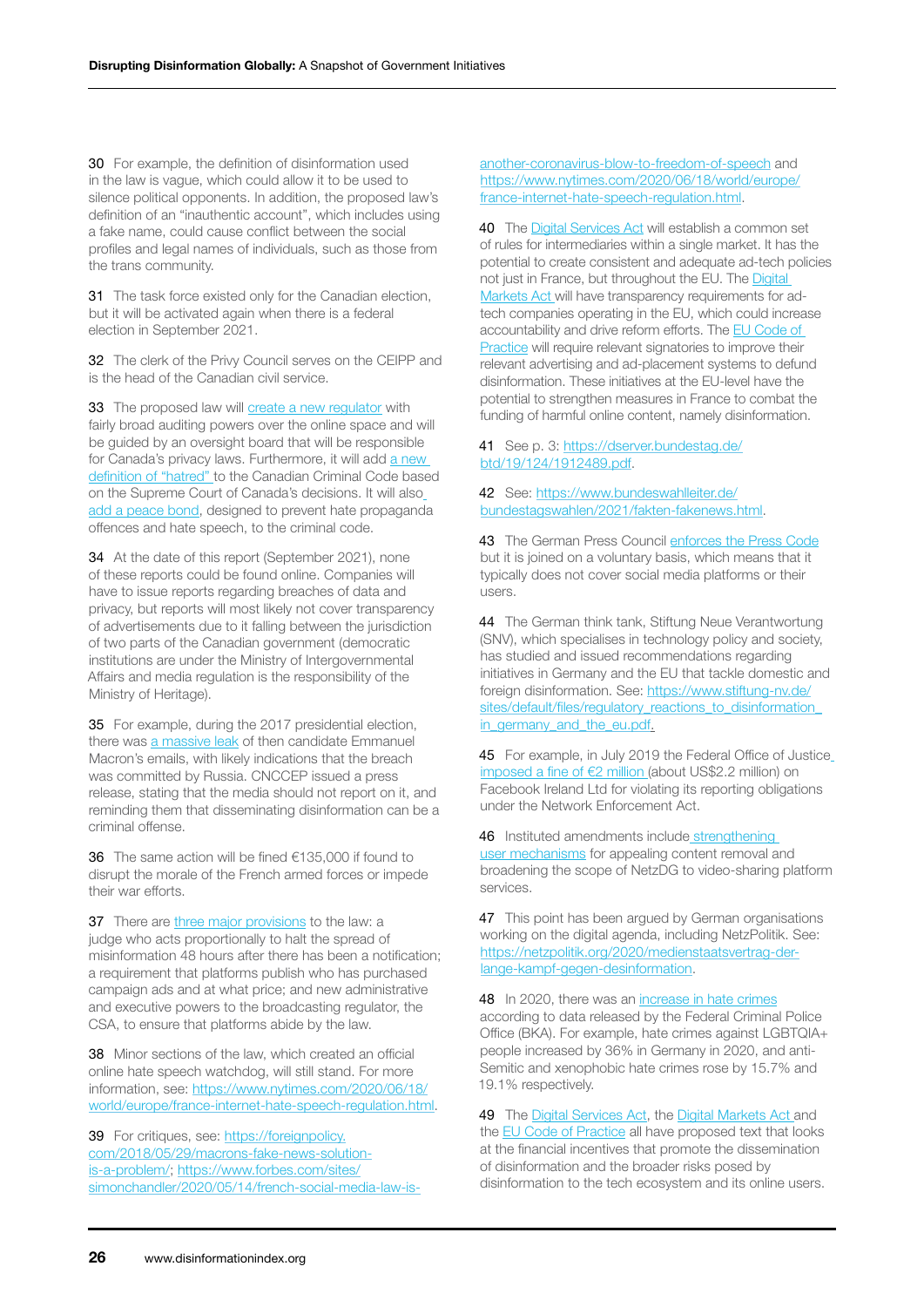50 The code states that it is illegal to be "promoting enmity between different groups on ground of religion, race, place of birth, residence, language, etc., and doing acts prejudicial to maintenance of harmony".

51 India's disinformation has been documented by a variety of third parties as being allegedly disseminated by [domestic political parties](https://www.theatlantic.com/international/archive/2019/04/india-misinformation-election-fake-news/586123/) via nationwide cyber-armies. These groups target not only political actors but also [religious minorities and dissenters](https://www.theatlantic.com/international/archive/2019/04/india-misinformation-election-fake-news/586123/).

52 More detailed criticisms of the online portal to report disinformation can be found here: [https://www.valigiablu.it/](https://www.valigiablu.it/legge-fakenews-censura/) [legge-fakenews-censura.](https://www.valigiablu.it/legge-fakenews-censura/)

53 The exception is programmes aired during the limited time band (between 16:00 and 19:00) during which minors are required to have additional protection. For more information, see: [https://www.article19.org/resources/](https://www.article19.org/resources/article-19-comments-on-new-italian-regulation-on-hate-speech/) [article-19-comments-on-new-italian-regulation-on-hate](https://www.article19.org/resources/article-19-comments-on-new-italian-regulation-on-hate-speech/)[speech](https://www.article19.org/resources/article-19-comments-on-new-italian-regulation-on-hate-speech/).

54 For information regarding the reports published by the COVID-19 task force, see: [https://github.com/taskforce](https://github.com/taskforce-covid-19/documenti)[covid-19/documenti](https://github.com/taskforce-covid-19/documenti) and [https://www.tandfonline.com/doi/](https://www.tandfonline.com/doi/abs/10.1080/23248823.2021.1916858?af=R&journalCode=rita20) [abs/10.1080/23248823.2021.1916858?af=](https://www.tandfonline.com/doi/abs/10.1080/23248823.2021.1916858?af=R&journalCode=rita20) [R&journalCode=rita20.](https://www.tandfonline.com/doi/abs/10.1080/23248823.2021.1916858?af=R&journalCode=rita20)

55 Their [CONTRO project](http://www.unar.it/contro/) lasted from 2018 to 2020 and involved an awareness campaign about online discrimination and partnered research regarding hate speech. Results from the project include a mapping of hate [speech](http://www.unar.it/contro/) on Italian social networks and the development of counter-narratives to promote human rights in Italy. More information about the CONTRO project can be found here: [http://www.unar.it/contro](http://www.unar.it/contro/).

56 An author-centred approach can be ineffective due to fake profiles on social media. For more criticisms of this policy strategy, see: [https://british-association-comparative](https://british-association-comparative-law.org/2021/03/26/italys-fight-against-fake-news-a-work-in-progress-by-alberto-nicotina-and-simone-riganelli/)[law.org/2021/03/26/italys-fight-against-fake-news-a-work](https://british-association-comparative-law.org/2021/03/26/italys-fight-against-fake-news-a-work-in-progress-by-alberto-nicotina-and-simone-riganelli/)[in-progress-by-alberto-nicotina-and-simone-riganelli.](https://british-association-comparative-law.org/2021/03/26/italys-fight-against-fake-news-a-work-in-progress-by-alberto-nicotina-and-simone-riganelli/)

57 Although this process is independent from the government, use of it is heavily supported by them and [they post content d](https://www.article19.org/resources/prohibitions-of-false-covid-information-must-be-amended/)eemed as fake with a red stamp on their website. This has [drawn concerns from activist groups](https://www.article19.org/resources/prohibitions-of-false-covid-information-must-be-amended/) over vague definitions of disinformation and concerns that public shaming will have a chilling effect on the press.

58 These regulations were [issued from the](https://www.article19.org/resources/prohibitions-of-false-covid-information-must-be-amended/) terms of [section 27\(2\)](https://www.article19.org/resources/prohibitions-of-false-covid-information-must-be-amended/) of the Disaster Management Act, 2002.

59 For the full report detailing the impact of COVID-19 regulations on freedoms in southern Africa, see: [https://www.usaid.gov/sites/default/files/documents/](https://www.usaid.gov/sites/default/files/documents/INTERNEWS_EFFECTS_OF_COVID19_ON_FREEDOM_OF_EXPRESSION_IN_SELECT_SADC_COUNTRIES_2.pdf) INTERNEWS\_EFFECTS\_OF\_COVID19\_ON\_FREEDOM [OF\\_EXPRESSION\\_IN\\_SELECT\\_SADC\\_COUNTRIES\\_2.pdf.](https://www.usaid.gov/sites/default/files/documents/INTERNEWS_EFFECTS_OF_COVID19_ON_FREEDOM_OF_EXPRESSION_IN_SELECT_SADC_COUNTRIES_2.pdf)

60 The Voluntary Code of Conduct is technically independent of the government, although it is greatly encouraged and supported by it. For more information, see: <https://www.real411.org/about>.

61 This power could be exercised in scenarios when there is an immediate and serious threat to public order, public security or national security. For more information, see: [https://edri.org/our-work/spain-new-law-threatens](https://edri.org/our-work/spain-new-law-threatens-internet-freedoms/)[internet-freedoms](https://edri.org/our-work/spain-new-law-threatens-internet-freedoms/).

62 The private sector and civil society are mentioned in the ministerial order as playing "an essential role in the fight against disinformation", but are not explicitly included as being part of the committee. In addition, a committee of civil society experts (with journalists, academics, civil society organisations, etc.) has been formed and is developing a report with a series of recommendations to tackle misinformation and disinformation. See: [https://](https://www.boe.es/eli/es/o/2020/10/30/pcm1030) [www.boe.es/eli/es/o/2020/10/30/pcm1030](https://www.boe.es/eli/es/o/2020/10/30/pcm1030).

63 The DCMS has published a proposed regime framework for consultation until October 2021: [https://](https://assets.publishing.service.gov.uk/government/uploads/system/uploads/attachment_data/file/1003913/Digital_Competition_Consultation_v2.pdf) [assets.publishing.service.gov.uk/government/uploads/](https://assets.publishing.service.gov.uk/government/uploads/system/uploads/attachment_data/file/1003913/Digital_Competition_Consultation_v2.pdf) [system/uploads/attachment\\_data/file/1003913/Digital\\_](https://assets.publishing.service.gov.uk/government/uploads/system/uploads/attachment_data/file/1003913/Digital_Competition_Consultation_v2.pdf) [Competition\\_Consultation\\_v2.pdf](https://assets.publishing.service.gov.uk/government/uploads/system/uploads/attachment_data/file/1003913/Digital_Competition_Consultation_v2.pdf).

64 It has been argued that a potential solution to Section 230 could be to build upon existing precedent. Section 230 does not cover illegal content and could be expanded so that it does not offer tech companies protection from spreading significant harmful content or electoral disinformation that threatens democracy. This would shield companies from extraneous lawsuits while still holding them accountable for disinformation being shared on their platform.

65 The most relevant teams in the European Commission responsible for disinformation are the following: [VP](https://ec.europa.eu/commission/commissioners/2019-2024/jourova_en)  [of Values and Transparency](https://ec.europa.eu/commission/commissioners/2019-2024/jourova_en) (currently Véra Jourová), leading the [EU Democracy Action Plan](https://ec.europa.eu/commission/presscorner/detail/en/IP_20_2250) and monitoring the [EU Code of Practice on Disinformation](https://digital-strategy.ec.europa.eu/en/policies/code-practice-disinformation)); [Executive](https://ec.europa.eu/commission/commissioners/2019-2024/vestager_en)  [VP of Europe Fit for The Digital Age](https://ec.europa.eu/commission/commissioners/2019-2024/vestager_en) (currently Margrethe Vestager), leading issues of digital market competition, including the [Digital Markets Act](https://ec.europa.eu/info/strategy/priorities-2019-2024/europe-fit-digital-age/digital-markets-act-ensuring-fair-and-open-digital-markets_en) and providing leadership on the liability and safety rules that will come out of the [Digital Services Act\)](https://digital-strategy.ec.europa.eu/en/policies/digital-services-act-package); and [Commissioner for Internal Market](https://ec.europa.eu/commission/commissioners/2019-2024/breton_en) (currently Thierry Breton), steering the Digital Services Act (via the Directorate on Digital Transformation) and coordinating on the Digital Markets Act. It also is the home of a team that oversees the EU Code of Practice on Disinformation (via the Directorate on Media Policy).

66 The Special Committee on Foreign Interference in all Democratic Processes in the European Union, including Disinformation – which is known as INGE – is responsible for [investigating foreign electoral disinformation](https://www.europarl.europa.eu/committees/en/inge/home/highlights) campaigns. The Committee on the Internal Market and Consumer Protection – also known as IMCO – oversees [the EU's](https://www.europarl.europa.eu/committees/en/imco/about)  [rules on the single market, w](https://www.europarl.europa.eu/committees/en/imco/about)hich gives them power to regulate ad-tech platforms and other actors in the information ecosystem, including on illegal harmful content, such as disinformation. The Committee on Civil Liberties, Justice and Home Affairs (LIBE) has some overlapping responsibilities as its focus is on [providing EU citizens](https://www.europarl.europa.eu/committees/en/libe/about) with an area of freedom, security and justice, which includes protecting them from harmful content online. In addition,